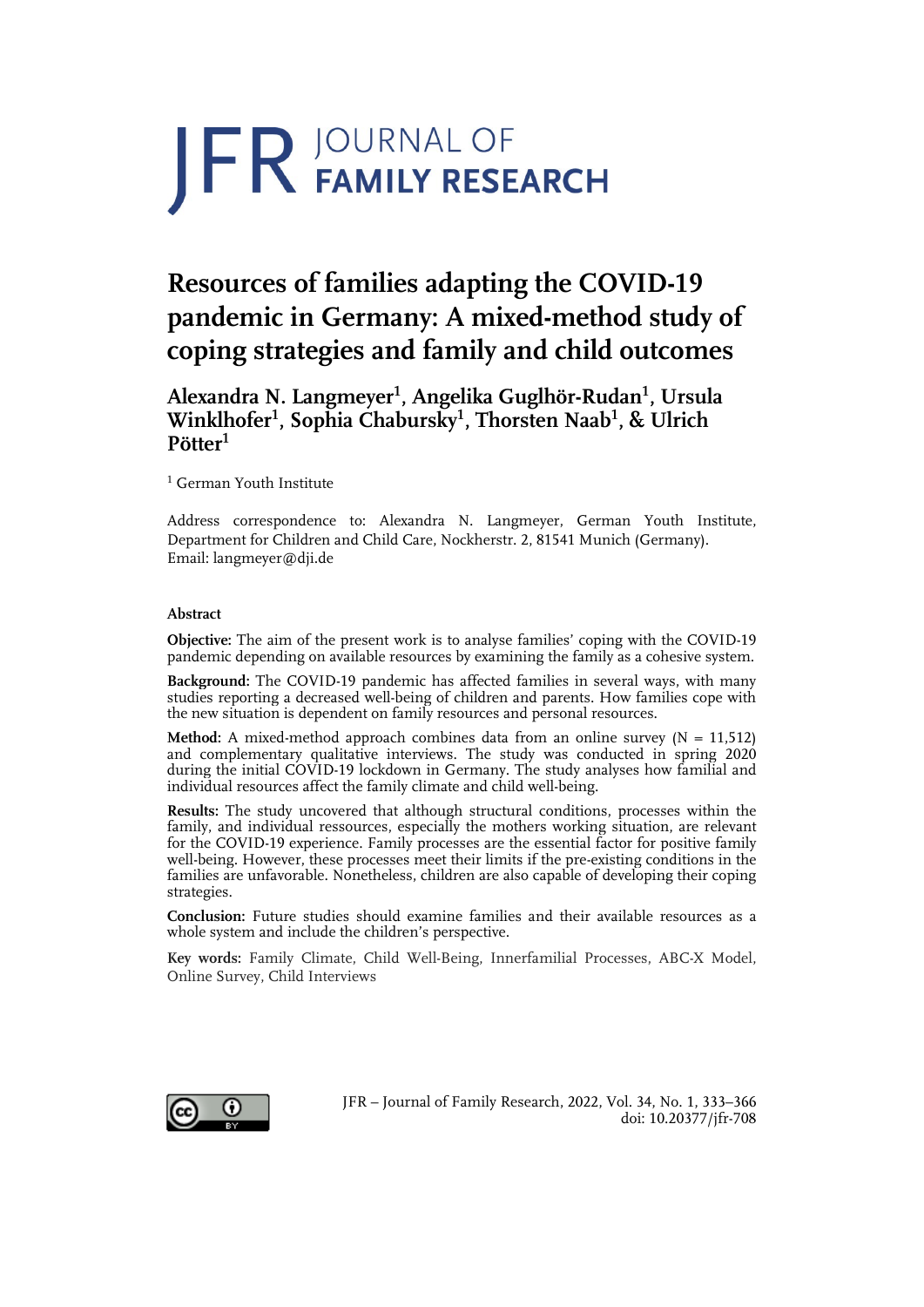# **1. Introduction**

Since the beginning of the spread of the coronavirus in spring 2020, several measures were taken to slow down the rate of transmission of the disease in Germany. This led to comprehensive changes for families, such as varying working conditions of the parents, increase of job insecurity and economic uncertainty, as well as a shift in childcare arrangements and school disruption demanded by home childcare and distance learning. Further effects of the COVID-19 safety measures relate to social isolation and health concerns for self, family, and friends (Feinberg et al., 2021). The social and psychological consequences of pandemic-induced changes in families' daily lives have become the subject of a growing research body. Scholars suggest that the daily challenges of the pandemic are associated with stress experiences for parents (Feinberg et al., 2021; Zinn & Bayer, 2021) and a decline in the psychological well-being of children (The Children's Society, 2020; Ravens-Sieberer et al., 2021; Jiao et al., 2020). However, these challenges do not affect all families equally. Families differ in terms of resources and their capability to mobilize them to adjust their lives to changes. In this paper, we argue that the way families adapt as a whole system has significant consequences for parent's and children's long-term adjustment (Neubauer et al., 2021).

Considering that pandemic-related social distancing and contact restrictions limit family members' activities to their households for extended periods (Behar-Zusman et al., 2020), it is surprising that studies on the family as a cohesive system are an exception (Prime et al., 2020). Our work embraces this perspective and focuses on mechanisms of crisis adjustment at the family level (cf. Chen & Bonanno, 2020) at the time of Germany's first staying at home orders in April/May 2020. The paper highlights the interplay between family adaptive resources (family resources, personal resources) and outcomes of family adaption (family climate, child well-being). Our empirical approach addresses the consequences of inter-family differences in resource availability and living conditions for family well-being. Based on a mixed-method study, we show that families' structural conditions and interfamilial processes are of great importance for family well-being during the COVID-19 pandemic. Furthermore, we shed a complementary light on children's experiences with the changed life circumstances due to the pandemic and reveal an alternative perspective on their family's coping strategies. Finally, we conclude that coping strategies at the level of family processes are most important for overcoming the challenges of the current crisis. Considering measures of supporting families during the COVID-19 pandemic, we advocate the inclusion of children's perspectives as they develop coping strategies complementary to coping mechanisms on the family level.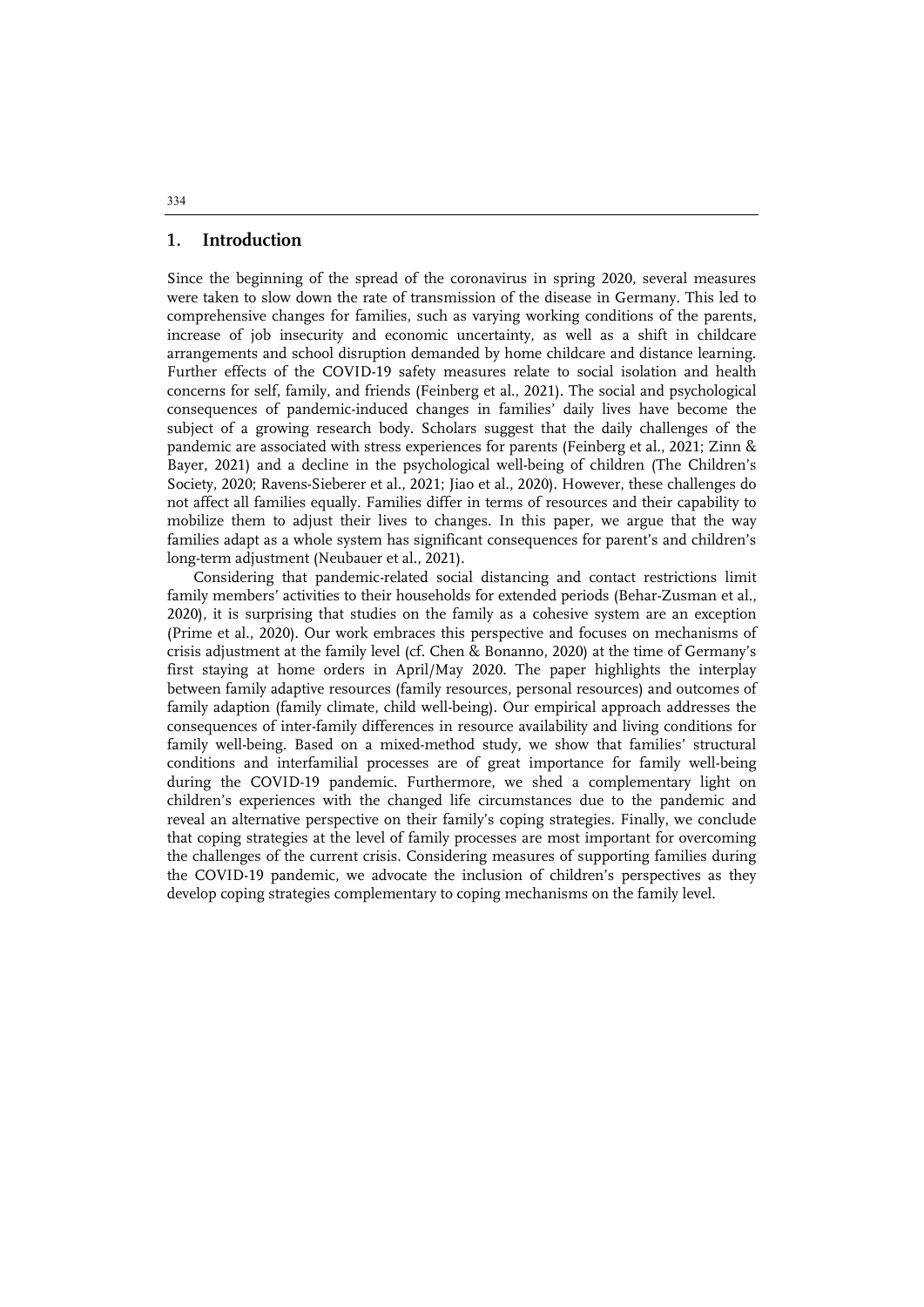# **2. Impact of the COVID-19 pandemic on family well-being and the role of resources**

# *2.1 Family well-being in times of COVID-19: Theoretical approaches*

#### 2.1.1 Impact of the pandemic on families

Several cross-sectional and longitudinal studies examined the impact of the pandemic on family well-being. Feinberg and colleagues (2021) describe an increase in parent depression during the pandemic, depending on the gender of the parent, education, and family income: Especially women in middle-income groups with lower education experience a substantial increase in depressiveness. Other studies report increasing behavioral problems of children, both internalizing and externalizing (Feinberg et al., 2021; Spinelli et al., 2020). The Austrian Corona Panel Project (ACPP, Schiestl & Pinkert, 2021), finds higher shares of loneliness within the group of students and school-aged children than in general. Likely, due to persistent school closures, these groups have been isolated at home from their peers even longer than adults, and appear to suffer more under the lack of social contacts. Furthermore, low subjective well-being of children and problematic mental health conditions like anxiety and depression seem to be linked with the pandemic (The Children's Society 2020; Köhler-Dauner et al., 2020). Younger children between the ages of three and six are more likely to show excessive clinging to one parent and increased anxiety. In contrast, older children's (six to 18 years) exposure to stress manifests in increased inattention and anxiety (Singh et al., 2020). Pre-pandemic problems lead to an aggravation of the stress situation as Zhang and colleagues (2020) demonstrate with the exacerbation of ADHD problems during the pandemic. For Germany, Ravens-Sieberer and colleagues (2021) highlight the effect of the current situation on children in particular: Two-thirds of the children report high burdens due to the pandemic, experiencing lower life satisfaction, more mental health problems, and higher levels of anxiety. The study indicates that children with low socioeconomic status and limited living space are impacted significantly more (Ravens-Sieberer et al., 2021). Idoiaga and colleagues (2020) highlight the ambivalence in children's perception of the pandemic: While they feel lonely, sad and scared on the one hand, they feel safe, calm and happy in their families on the other. Overall, it should be noted that while there are a large number of studies examining the impact of the pandemic on children, it is rare for children themselves to have their say in these studies and for them to be questioned directly.

#### 2.1.2 The ABC-X Model among families in crises (Hill 1958)

Considering the underlying psychological mechanisms, we use the ABC-X family crises model (Hill, 1958) as a theoretical framework to understand how the coronavirus pandemic impacts family well-being. The model builds on the assumption that significant life events (A) influence overall family functioning. The family's ability to adapt to the new situation (X) depends on family resources (B), but also on stressors, and prevents the family from turning the situation into a crisis (McCubbin & Patterson, 2008). In this process, the resources mitigate the effects of stressors on the family and individuals.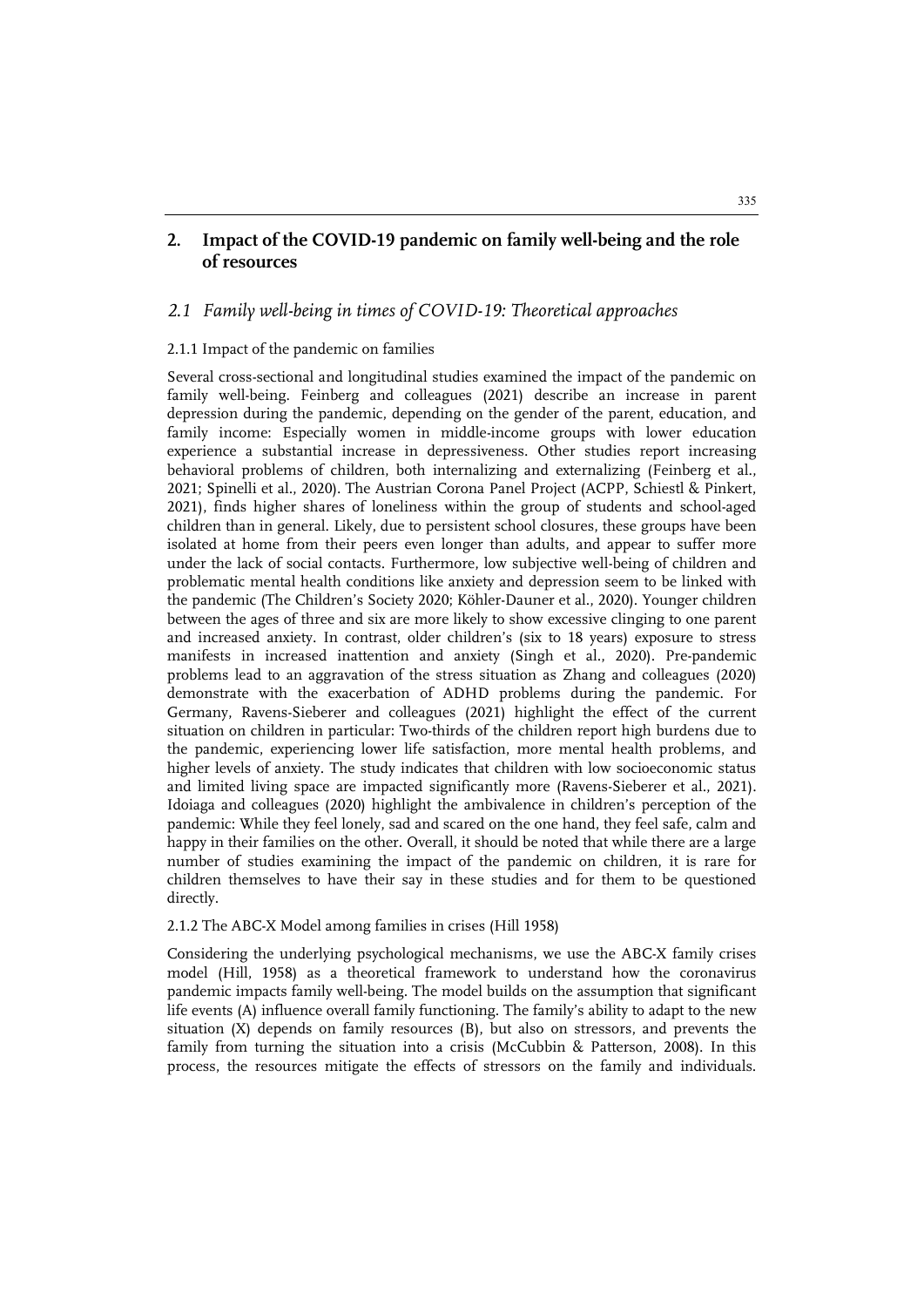McCubbin and Patterson (2008) distinguish between resources of the family system (family resources, e.g. economic situation, relations between family members, family cohesion) and individual resources of children (e.g. age of the children) and parents (e.g. their working situation). The extent to which resources contribute to the impact of the stressor event on the family also depends on family`s perception (C).

2.1.3 The Theory of stress and resilience in times of COVID-19 (Prime et al., 2020)

Analogously to the ABC-X family crises model, Prime and colleagues (2020) developed a theoretical model of risk and resilience in family well-being for the COVID-19 context that focuses on the children in addition to the effects on the family. They describe the pandemic influencing child well-being in a cascading way by distal and proximal processes: Social disruptions associated with the pandemic increase the level of psychological distress of parents and impact relationships in the family. Thus, the parental partnership, the parent-child relationship, the parenting behaviour, and indirectly the sibling relationship are affected. In turn, these changes are crucial for child adjustment, as family processes are relevant for children's development. However, the processes are not unidirectional but rather as a mutual reinforcing system. Therefore the role of family functioning can be considered as a source of stress, as a proximal outcome, and as a resource (Behar-Zusman et al., 2020). Family resilience is defined by three overarching processes (Prime et al., 2020): communication (e.g. sharing about emotions, family coping), organization (e.g. access to social and economic resources), and belief systems (e.g. hope). In the present study, we focus on the first two processes. We assume that parents' ability to "maintain some semblance of normality, or create a 'new normal' during the pandemic" (Prime et al., 2020: 638) is a process to cope with the pandemic. Accordingly, families' maladaptation to stressful situations can manifest, for example, in rigidity or chaos. How well the family as a whole, and thus the children, cope with the crisis depends on resources.

# *2.2 Risks and resources for families*

#### 2.2.1 Structural conditions of families

Poverty and unemployment are structural conditions, which can obstruct families' successful crisis coping. In addition to existing disadvantages, the restriction of public life during the COVID-19 crisis has led to a loss of employment or substantial income decreases for many people. *Financial difficulties and economic pressure* put a strain on parents and their children (cf. Family Stress Model, FSM, Conger et al., 2010; Heintz-Martin & Langmeyer, 2020). Respectively, a worse financial situation before COVID-19 leads to a higher risk of experiencing a decline in the well-being of parents and children (Feinberg et al., 2021).

Moreover, a decline in income due to the pandemic is accompanied by emotional distress for children (Köhler-Dauner et al., 2020). The difficult economic situation also has an indirect burdening effect on families, leading to planning uncertainties and uncertainty about the national economy situation (Fegert et al., 2020). The more COVID-19 specific hardships families experience, such as unemployment, loss of income, caregiving

336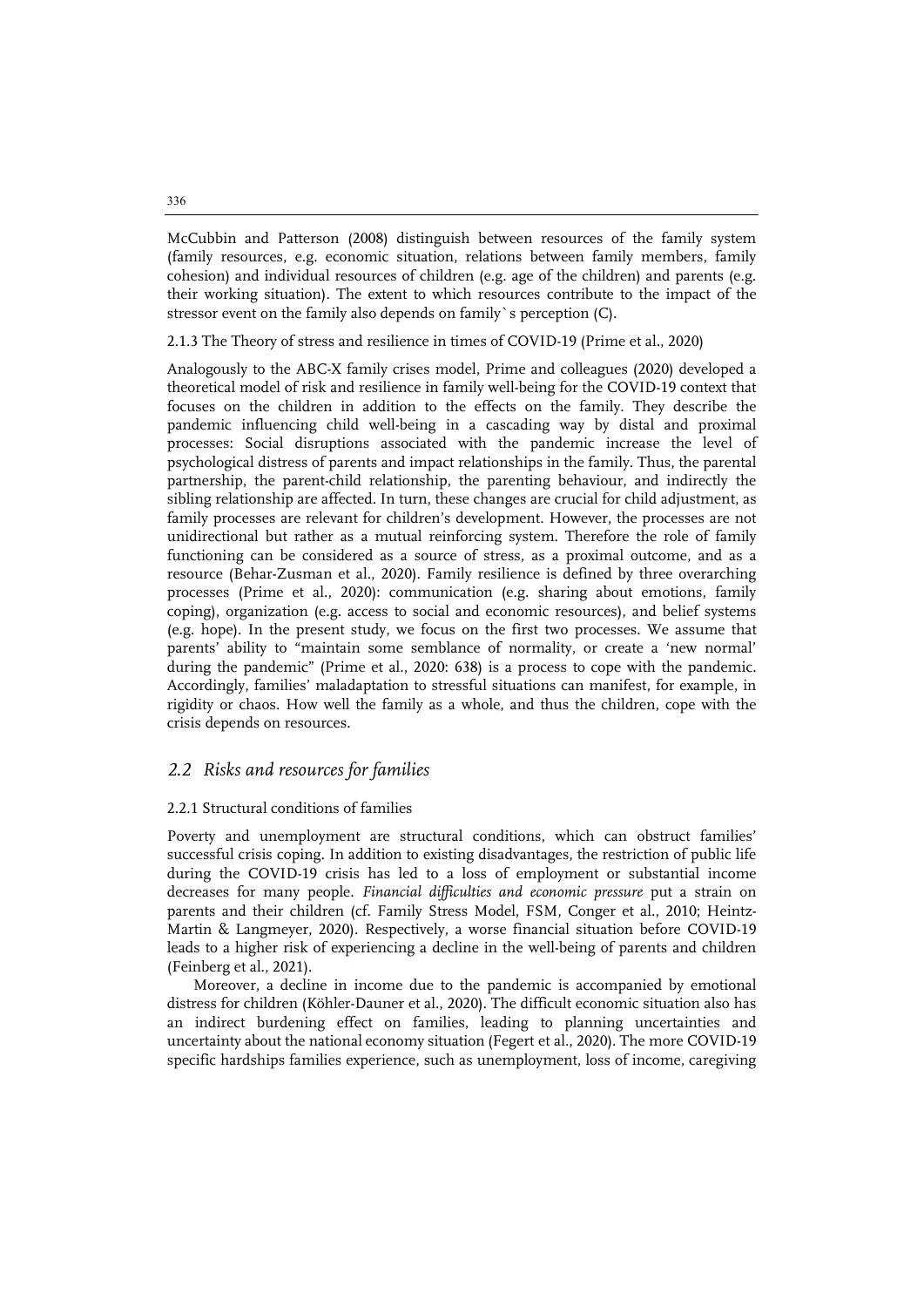burden, and illness, the poorer the parent's and children's psychological well-being (Gassman-Pines et al., 2020). It is well known that *single parents* often find themselves in difficult financial situations (Hübgen, 2020), which can worsen even more with the current situation. Mata and colleagues (2021) report that in Germany the levels of anxiety and loneliness among single parents are often twice as high than among couples with children.

Neubauer and colleagues (2021) show by a German sample that the *number of children* in the household is negatively related to a positive family climate. In contrast, studies on parental stress and interparental conflict indicate that children with good *sibling* relationships cope better with this stressor (Prime et al., 2020; Davies et al., 2019).

Several pre-pandemic studies demonstrated the importance of *housing conditions*, such as adequate housing space and green spaces for children's and families' well-being (Feng & Astell-Burt, 2017; Clair, 2019; Foye, 2017). This connection is all the more prevalent during the corona pandemic (Lehberger et al., 2021; Pesce & Sanna, 2020). Lehberger and colleagues (2021) highlight that persons in Germany with access to a private garden expressed greater levels of subjective well-being than non-garden owners. Examining the effects of the initial lockdowns in Italy, Spain, and Portugal, Francisco and colleagues (2020) found that families without access to a private garden or terrace reported significantly worse psychological health outcomes for their children.

Furthermore, *external support* of the family can mitigate families' stress experiences. At best, families could utilize institutional emergency childcare and private childcare support by family and friends (Prime et al., 2020). LaBrenz and colleagues (2020) indicate by a U.S. sample that childcare concerns are associated with less parenting resilience during the COVID-19 pandemic. Parents with continuous pre-pandemic childcare arrangements have enhanced parental protective factors (LaBrenz et al., 2020). The childcare situation affects also children provided that children who cannot attend their day-care centre due to COVID have the lowest well-being scores (Autorengruppe Corona-KiTa-Studie, 2021).

#### 2.2.2 Family process level

The family process level acknowledges the functioning of families as a complex social system of interpersonal interactions. Studies demonstrated that negative *parenting behavior* (Karreman et al., 2006; Pinquart, 2017) and family conflicts (Cummings et al., 2015) have a negative impact on children's well-being even before COVID-19. An authoritative parenting style accompanied with a positive communication climate proved to be the best condition for positive child development (Pinquart, 2017). The same applies to, *family cohesion* which furthermore protects children from negative stress experiences (Hobfoll & Spielberger, 1992). Previous studies (Conger et al., 2010) show that stress strains parents psychologically and thus negatively influences their parenting behaviour, which in turn affects child well-being. Yet, recent studies conducted during COVID-19 illustrate the significant role of family functioning for children's well-being. A diary study showed that autonomy-supportive parenting is positively associated with better child wellbeing of school-aged children in Germany, measured by positive and negative affect. This daily child well-being is associated with longitudinal increase in externalizing and internalizing behaviour problems of the child (Neubauer et al., 2021). Whittle and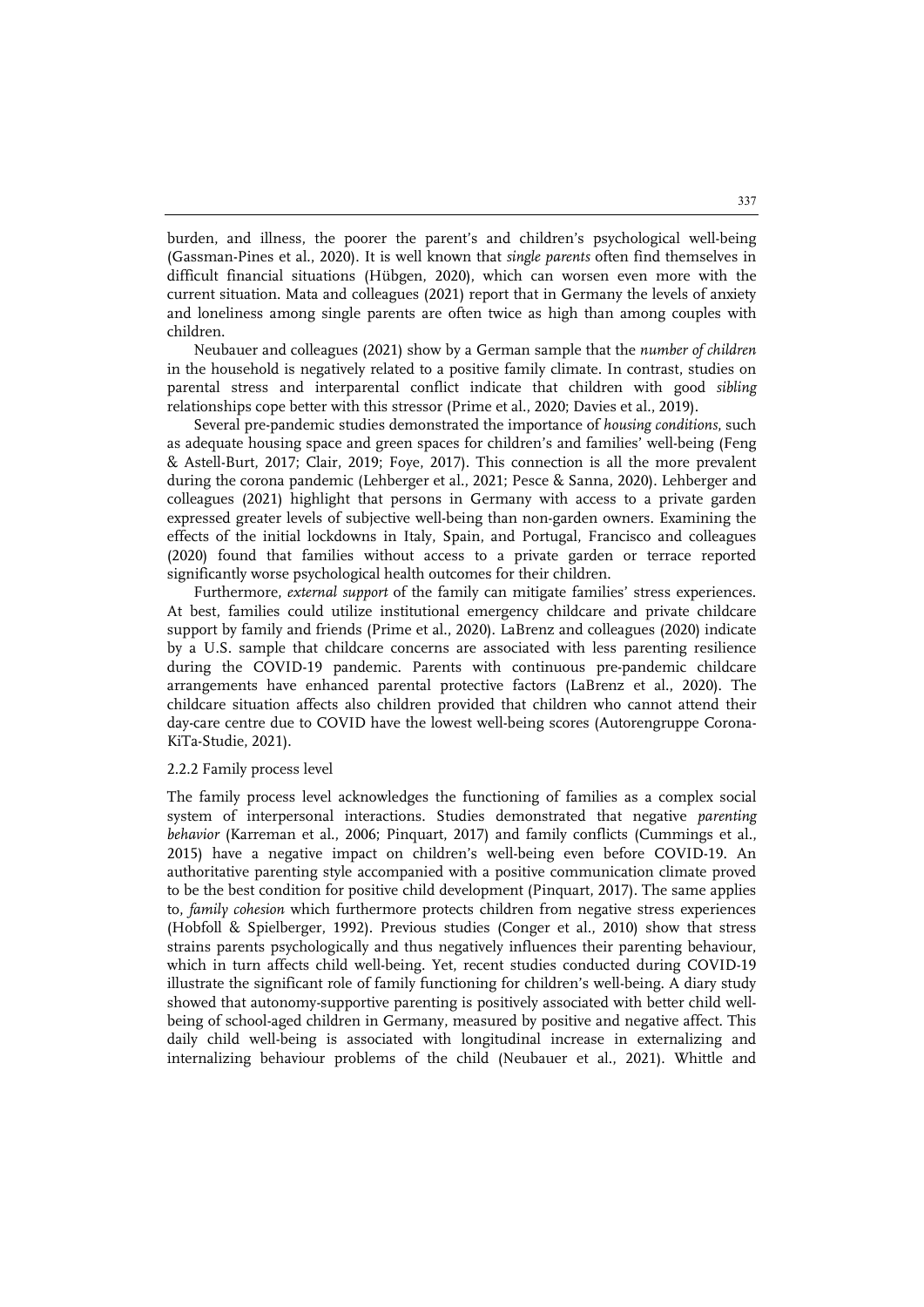colleagues (2021) indicate that parental warmth and high family cohesion (measurement: Family Environment Scale, Moos & Moos, 1981) prevent trauma symptoms. Harmful parenting practices go along with increased children's conduct problems (measurement: SDQ; Goodman, 1997) with high baseline problems (Whittle et al., 2021). Besides positive parenting behavior, *family rituals* are also generally related to a positive *family climate* (Spagnola & Fiese, 2007). Mainly due to the measures taken to contain the pandemic, children are more often at home, which is why family rituals have a special significance. Parents face the challenge of implementing new routines and rules (Prime et al., 2020). Accordingly, Zartler and colleagues (2021) argue that parents employ four strategies (structure, cohesion, information and independence) to adapt to the changes of the living conditions due to COVID-19.

#### 2.2.3 Individual resources

On the side of the individual resources of the family members, the *burden on the parents* has a significant role. Thus, the double duty of work and childcare and distance learning is a specific challenge of the COVID-19 period (Goldberg et al., 2021; Zinn & Bayer, 2021). Scholars point out that parents' psychological stress affects their children (Köhler-Dauner et al., 2020; Spinelli et al., 2020). A stable family environment is a potent protective factor for children's emotional distress during the pandemic. It has turned out that parent's psychological distress decreases in line with increasing child age (Mazza et al., 2020).

Considering *parents' work situation*, the possibility of working from home can improve the compatibility of work and childcare, however, it does not reduce work-family stress (Goldberg et al., 2021), in particular if there are more children in the household, or parents have an academic background (Fuchs-Schündeln & Stephan, 2020). Especially mothers seem to suffer from the tensions between care work for their families and employment-related obligations (Hilbrecht et al., 2008; Buschmeyer et al., 2021; Hövermann, 2021; Meyer et al., 2021). Parents utilize flexible working hours or working hour reductions as further resources (Hipp & Bünning, 2021). Likewise, parents had to increase the time for childcare, especially parents of younger children. A study in Great Britain revealed additional 40 hours a week for childcare duties for children aged twelve or below in the first lock down (Sevilla & Smith, 2020), which gives a hint at the enormous additional burden for parents.

Until the first lockdown situation in Germany, mothers have traditionally still been working less hours whilst taking over more time for child care than fathers (Boll & Schüller, 2020). Under the specific circumstances of the first lockdown, fathers increased the time for child care as well as mothers did, in relative terms even more, especially fathers with less work obligations (Kohlrausch & Zucco, 2020; Kreyenfeld & Zinn, 2021). Nevertheless, mothers performed the essential share of care work in most families and were more likely to reduce working hours (Knize et al., 2021; Hipp & Bünning, 2021). The increased strain of care work is accompanied by lower satisfaction with their work, their family life, and life in general (Collins et al., 2020; Huebener et al., 2020; Möhring et al., 2021). On the other hand, people who work in system-relevant professions were less likely to have reduced working hours. In Germany, it is mostly women who work in such occupations (Koebe et al., 2020).

338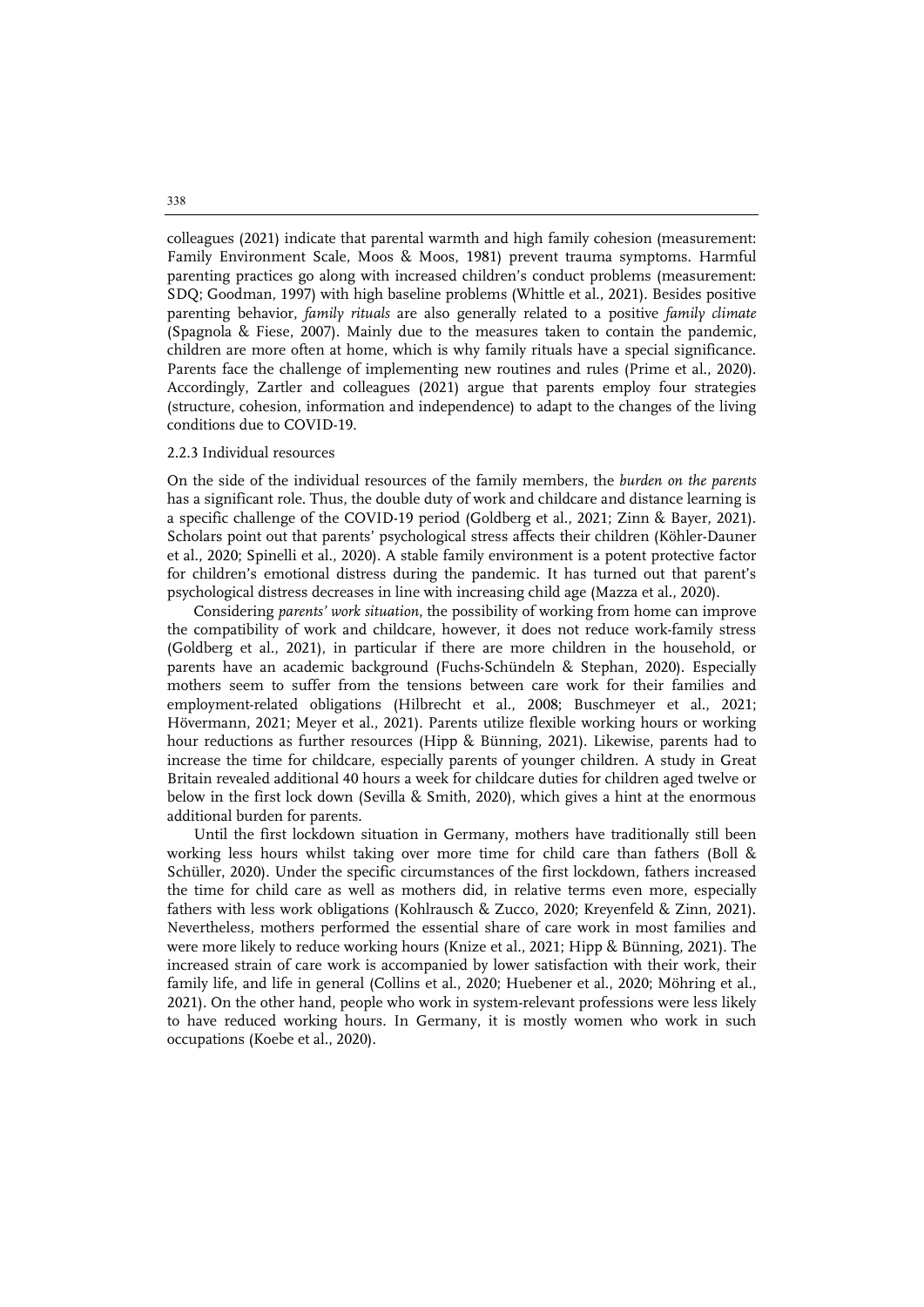Considering the pandemic context, recent studies warn about the heightened risk of child maltreatment caused by increased parental stress due to difficult working situations and economic hardships (Brown et al., 2020; Griffith, 2020). Pre-pandemic studies argue that long working hours and shift work harm children's well-being, specifically leading to increased problem internalization (Arlinghaus et al., 2019; Rönkä et al., 2017).

Finally, *children's resources* for coping with the corona situation in the family come into play: They develop better coping strategies and show more autonomous action with increased age. Furthermore, children develop primarily problem-centred coping strategies (Jean-Baptiste et al., 2020): Participants reported positive experiences with children's virtual playdates and meetings with parents' friends, which the researchers interpreted as a social coping resource. In general, the possession of social capital and social interaction of social capital leads to less perceived stress.

# **3. The present study**

In previous sections, we have argued that the COVID-19 pandemic has led to significant changes in the daily lives of families. It became clear that coping with this societal crisis can lead to a reduction in well-being for families. The COVID-19-related restrictions have been a challenge for families. It also challenged established theories about inner-family processes. Several studies illustrate the changes of familial well-being from before COVID-19 to after the initial staying at home orders. Rather sparse information is available on what family adjustment processes occurred during the period of the initial lockdown and to what extent the assumptions of the ABC-X Model can describe and explain them. This is where the present study came in, by examining family processes during the first stay at home orders. It is assumed that familial coping depends on available resources (McCubbin & Patterson, 2008) at the familial level (background conditions and resources at the family process level) and the individual level (parents and children). Coping success at the family level is indicated by absence of a chaotic and conflictual family climate. At the individual level of the children, successful coping is reflected in a high level of well-being.

The following theoretical assumptions will be tested in this study:

1. Structural conditions are crucial for family well-being (family climate and child well-being) during the initial COVID-19 lockdown. On the basis of existing literature, we assume that economic and educational disadvantages of the family as well as disadvantages in the housing situation and single parenthood reduce family well-being. On the other hand, childcare support should improve family well-being and the existence of siblings should in particular enhance child well-being. In particular, disadvantages already existing before COVID-19 should be relevant for current well-being as well.

2. Individual resources of parents and children are important for family well-being (family climate and child well-being) during the initial COVID-19 lockdown. We assume that the parents' actual work situation is important for family well-being. Accordingly, a parental home office should be conducive to family well-being. In addition, we assume that younger children in particular suffer more from the crisis. Thus, child-well being should be lower the younger the child.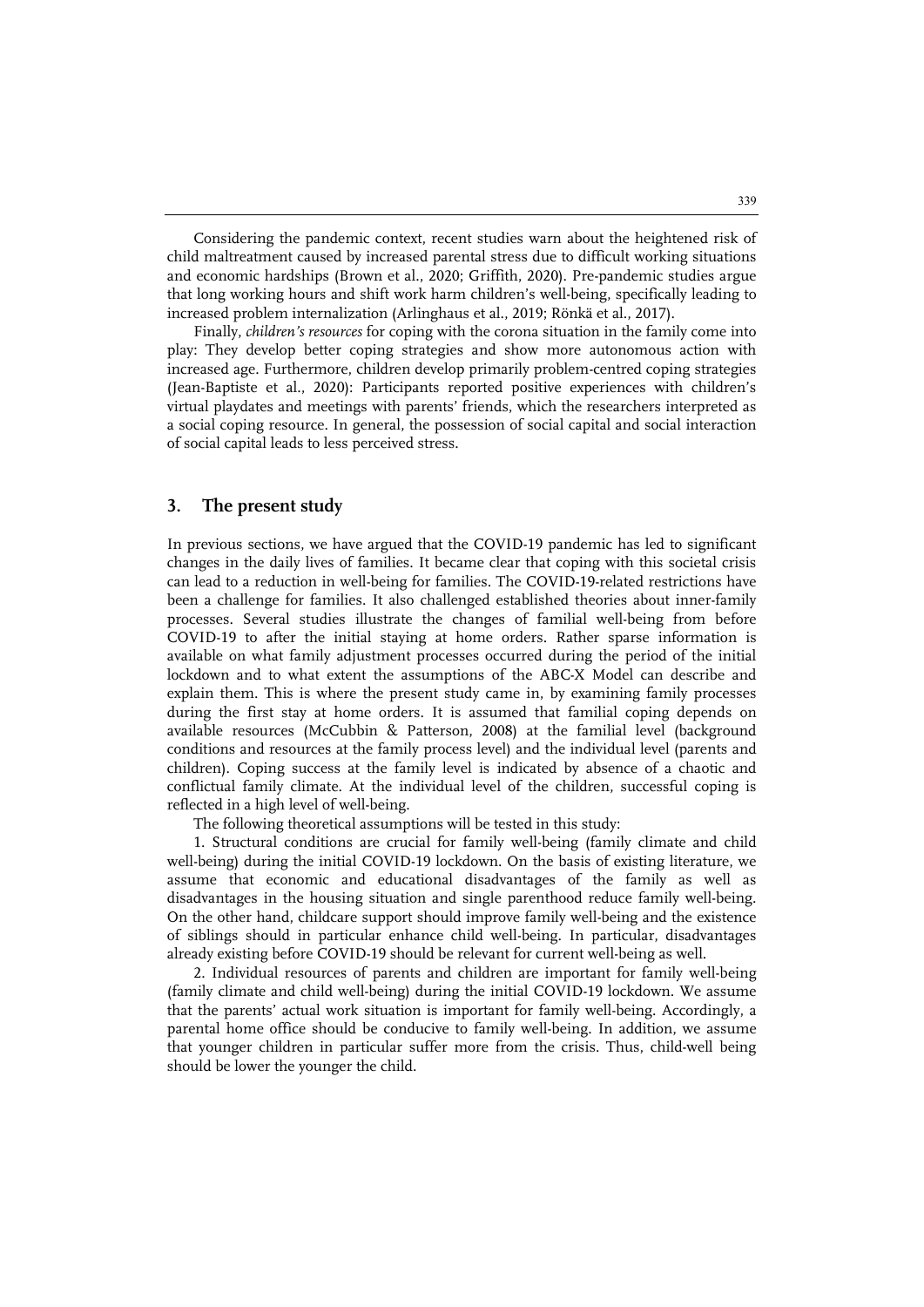3. Resources at the family process level are important for family well-being (family climate and child well-being) during the initial COVID-19 lockdown and mediate the connections between structural conditions and individual resources and family well-being. Here we expect that a structured daily routine in particular helps families during the pandemic. In addition, child-centred parent-child communication should help the children in particular to cope with the situation. It can be assumed that structural conditions and individual resources primarily condition the family as a whole and thus the family climate. This in turn should be important for the child. Therefore, mediation effects of the family climate are supposed in the relationship between structural conditions and individual resources and child-well being.

The current work uses a mixed-method design (Creswell & Plano Clark, 2017) to test our theoretical arguments: The quantitative study looks at a more global level at the context in which the familial adjustment processes to overcome the crisis are taking place. For this purpose, the study identifies factors that affect parents' perceptions of chaotic and conflictual family climate and child well-being. Here, individual and family resources are taken into account in the analysis and set in relation to each other. Furthermore, we examine to what extent factors at the family process level mediate the linkages between resources and both outcomes at the family and child level.

In addition, the qualitative study takes a descriptive look at the processes with an individual perspective at the micro level of individual families. We reconstruct the specific changes in everyday life of individual families with regard to their resources and the subjective adaptation practices of children and parents. It complements the results of the quantitative study by illustrating the changes observed in the aggregate within the subjective contexts of individual families. In addition to the parents' point of view, the qualitative study recognizes children's perspective by letting them express their experiences and coping strategies.

# **4. Methods**

#### *4.1 Quantitative study*

#### 4.1.1 Design & sample

We conducted an online survey with a convenience sample using the snowball method. Parents with at least one child in the household aged 3-15 years were invited to participate in the study through a broad call via social media, e-mail distribution lists and youth welfare offices. In sum, 12,628 families completed the study between April  $22<sup>nd</sup>$  and May 21st 2020. At this time, the first COVID-19 lockdown took place in Germany. In most of the federal states, kindergartens, schools, shops, hairdressers, etc. were closed. Towards the end of the survey period, the first relaxations of restrictions took place (Bujard et al., 2021). In 1,116 cases, relevant information was missing, which is why these families were excluded from the analyses. 1,247 fathers participated in the study. These were excluded from the following analyses due to their particular selectivity. The final sample comprises

340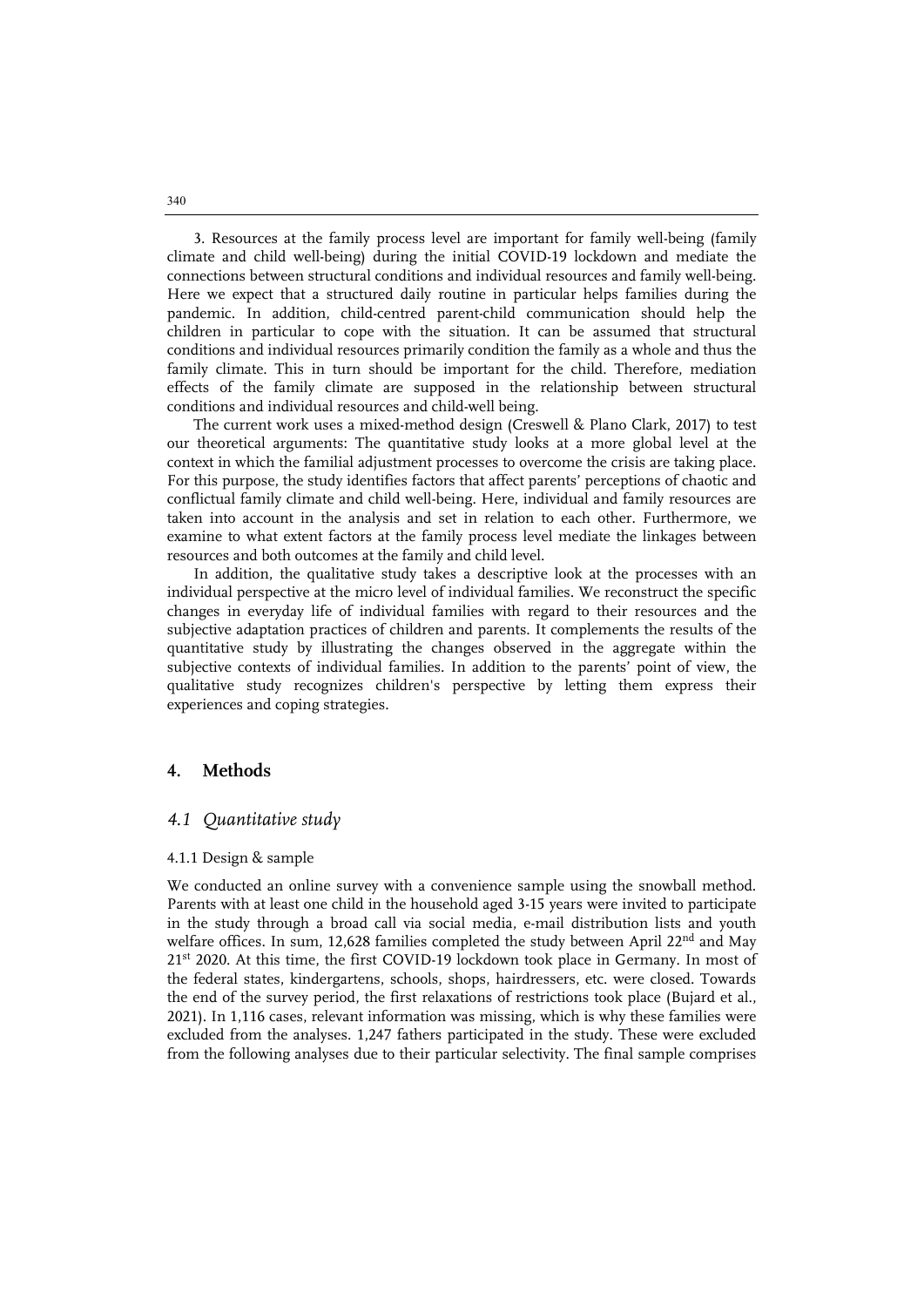10,265 families. For each household, the mother provided information on themselves, their households, and one child (namely the one who will celebrate their birthday next). As expected with convenience sampling, our sample exhibits significant biases relative to the population. In particular, the number of families with a low or medium educational background (10 percent) is clearly underrepresented. As data constitute a non-probability sample, there are no design weights. We used post-stratification weights to amend obvious effects from self-selection into the sample. On the level of the household, we used place of residence (federal state), number of children aged less than 18 years in the household and highest educational level in the household (at least university entrance diploma vs. less). We use population projections of the joint distribution of these variables from the latest scientific use file of the Mikrozensus<sup>[1](#page-8-0)</sup> of the year 2015. On the level of children, we first used a weight proportional to the number of children aged 3 to 15 in the household, since information was gather for only one child per household. Next, we used post-stratification weights on the joint distribution of federal state and educational background similar to the post-stratification for the household level, except that we used the distribution of the child subsample of the Mikrozensus. Table 1 provides an overview of the weighted distribution of key characteristics in our sample, for more information about the unweighted sample, see Langmeyer and colleagues (2020).

# 4.1.2 Measures

j

Measures include outcomes, structural and familial process resources, and individual resources of parents and children. The instruments will be described below; for information on mean values or distribution, see table 2.

#### *Familial well-being: chaotic and conflictual family climate & child well-being*

A three-item scale measured the chaotic and conflictual family climate within the past two weeks ("In our family, there's friction ", "Things go haywire at home" and "In the family, disputes are settled with scolding and shouting "); answers:  $1 =$  never to  $5 =$  very frequently; Cronbachs Alpha = .82, adapted from Moos and Moos (1981).

The child's current well-being is measured by one item ("Overall, how well is your child getting along with the current situation?"; answers:  $1 = not good at all to 10 = very$ good). With this global item, it is possible to record the psychological consequences of the pandemic on children, as it takes into account both behavioural difficulties and the emotional situation.

#### *Resources on the family process level*

The aspect structure and daily routines consists of one item with information on the last two weeks ("How often did the following happen in your family in the last two weeks: In our family, everyday life is carefully planned", answers:  $1 =$  "very often" to  $5 =$  "never" (cf. Moos & Moos, 1981). Furthermore, three items are asking for information regarding child-centered communication in the last two weeks as parenting behaviour ("I talk to my

<span id="page-8-0"></span><sup>1</sup> The Mikrozensus is a 1% sample of the resident population of Germany, run annually by the statistical office of Germany.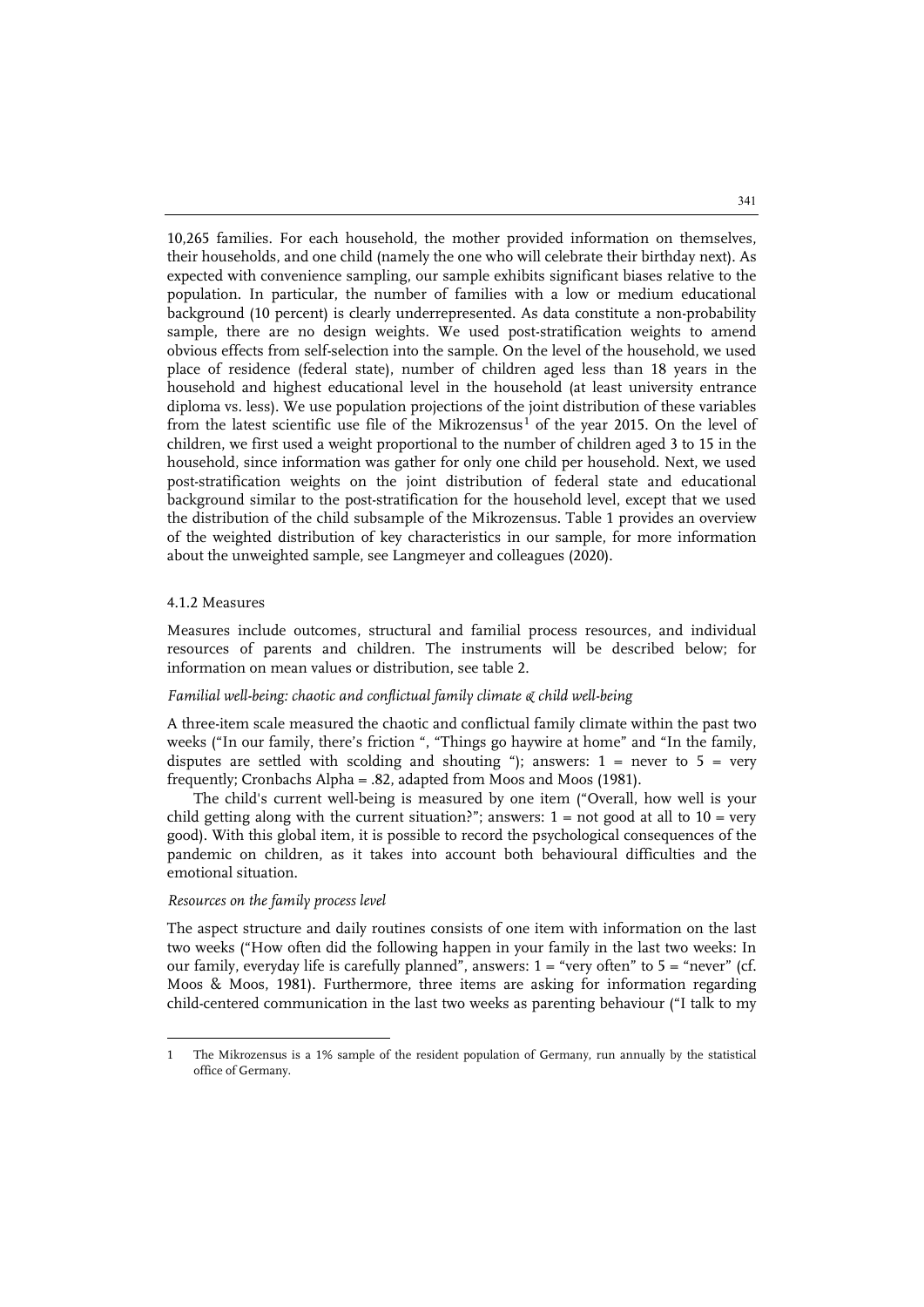child about what he or she has experienced", "I talk to my child about things that annoy or bother him or her", "I ask my child for his/her opinion before deciding something that concerns him/her"; answers:  $1$  = never to  $5$  = very frequently; Cronbachs Alpha = .73, adapted from Richter and colleagues (2017).

|                                               | n     | %    |
|-----------------------------------------------|-------|------|
| Age of mothers                                |       |      |
| 20 to 29 years                                | 338   | 3.3  |
| 30 to 39 years                                | 5,088 | 49.6 |
| 40 to 49 years                                | 4,156 | 40.5 |
| 50 years or older                             | 684   | 6.3  |
| Family type                                   |       |      |
| Single mothers                                | 1,006 | 9.8  |
| Married or cohabiting                         | 9,259 | 90.2 |
| Highest educational level in household        |       |      |
| Middle school or vocational qualification     | 2,743 | 26.7 |
| High school or upper vocational qualification | 2,259 | 22.0 |
| University or postgraduate degree             | 5,263 | 51.3 |
| Financial situation of household              |       |      |
| Easy to manage                                | 4,464 | 43.5 |
| We can manage                                 | 4,557 | 44.4 |
| Difficult to manage                           | 991   | 9.7  |
| Very difficult to manage                      | 253   | 2.5  |
| Age of child                                  |       |      |
| Kindergarten: 3 to 6 years                    | 4,069 | 39.6 |
| Primary school: 7 to 10 years                 | 3,469 | 33.8 |
| Lower secondary school: 11 to 14 years        | 2,225 | 20.6 |
| Upper secondary school: 15 to 18 years        | 613   | 6.0  |
| Gender of child                               |       |      |
| Female                                        | 5,043 | 49.1 |
| Male                                          | 5,222 | 50.9 |
| Number of siblings                            |       |      |
| Single child                                  | 3,980 | 38.8 |
| Two children                                  | 4,853 | 47.3 |
| Three or more children                        | 1,432 | 13.9 |

*Table 1*: Sociodemographic characteristics of mothers, families, and children

*Note:* N = 10,265; weighted data

# 342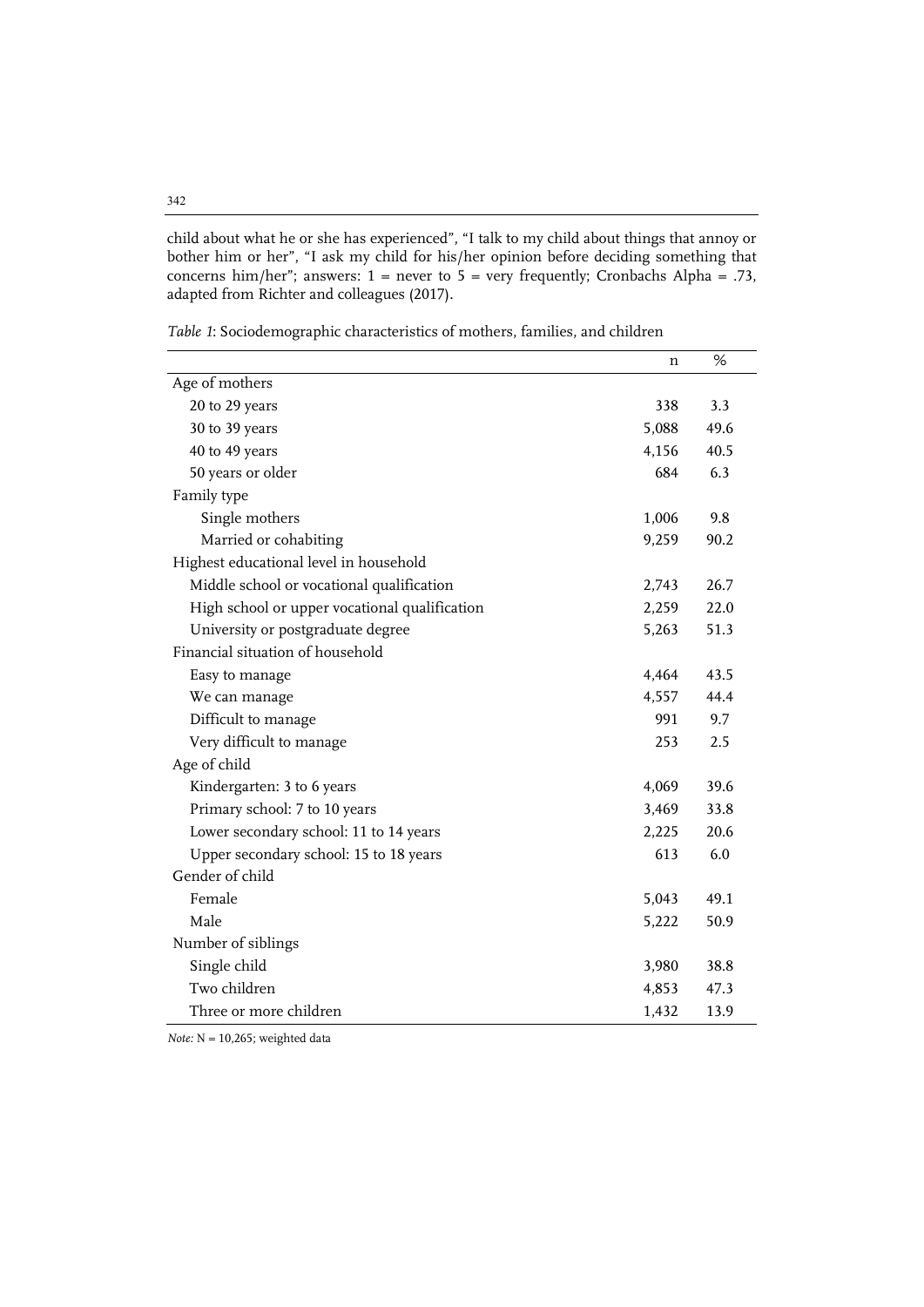#### *Structural conditions of the family*

First of all, we considered the educational and economic situation of families, for which three items were combined: one item focuses on the highest educational qualification as well as the highest professional qualification of the respondent and one item on the partner if living in the same household (see table 1). We measured the household's economic situation by one item ("How would you rate your current household income? With the current income..."; answers:  $1 =$  "we can manage well",  $2 =$  "we can manage",  $3 =$ "it's difficult to manage", 4= "it's very difficult to manage", adapted from the WZB Corona-study (Bünning et al., 2020). If it's difficult or very difficult for the families to manage economically, or if there is no parent with an educational level higher than middle school or some vocational qualification, or if both are true, we categorized the family as disadvantaged (0 = "not economically or educationally disadvantaged", 1 = "economically or educationally disadvantaged").

Furthermore, we gathered information about different aspects of the housing situation, i.e. if there are separate rooms for each of the children ("Is there a separate children's room available for each child in the flat or house where you currently live?", answers:  $1 =$  "yes",  $2 =$  "no") and if there are private outdoor areas like gardens or a terrace ("Do you have a private garden or another outdoor area in the immediate vicinity, that you and your children can use at any time without contact with others?" answers:  $1 = "We$ have a private garden",  $2 =$  "We have a private terrace"). We categorized a housing disadvantage if neither a separate children's room for each child nor a private outdoor area are available.

Further aspects regarding the structural conditions (sibling in the household, children's ages, single parents) are listed in table 1.

#### *Childcare support*

Childcare support includes institutional emergency day childcare as well as other forms of childcare support, for example, by relatives, nannies, friends, or childminders, and was measured by six items ("How was your child cared for during the Corona crisis in the past 14 days", items: 1 = "in a day care centre (e.g., nursery, kindergarten)", 2= "in a school or a day care for school children",  $3 = 4$  by grandparents",  $4 = 4$  by an unpaid helper (e.g., relatives, neighbors, friends)",  $5 =$  "by a paid helper (e.g., nanny, au pair)",  $6 =$  "by a childminder"; answers: 1 = "yes"). Responses were combined into one item (childcare support,  $1 = yes$ ,  $0 = no$ ).

#### *Working situation of the parents*

There are three items to measure three different aspects of the working situation of the respondents (and their partners). The first aspect refers to employment and whether the parents work at all. Further the possibility of more work-related flexibility than before was taken into account; this aspect includes working from home or having more time flexibility ("Because of the measures taken to contain the spread of the coronavirus, do you now work at least some of the time in a home office or at more flexible working hours?", answers:  $1 =$  "yes",  $2 =$  "no", asked for respondent and partner separately). For the third aspect, the question was, if the respondent or the partner is an essential worker, meaning if the job is categorized as significant for the system ("In the Corona crisis, the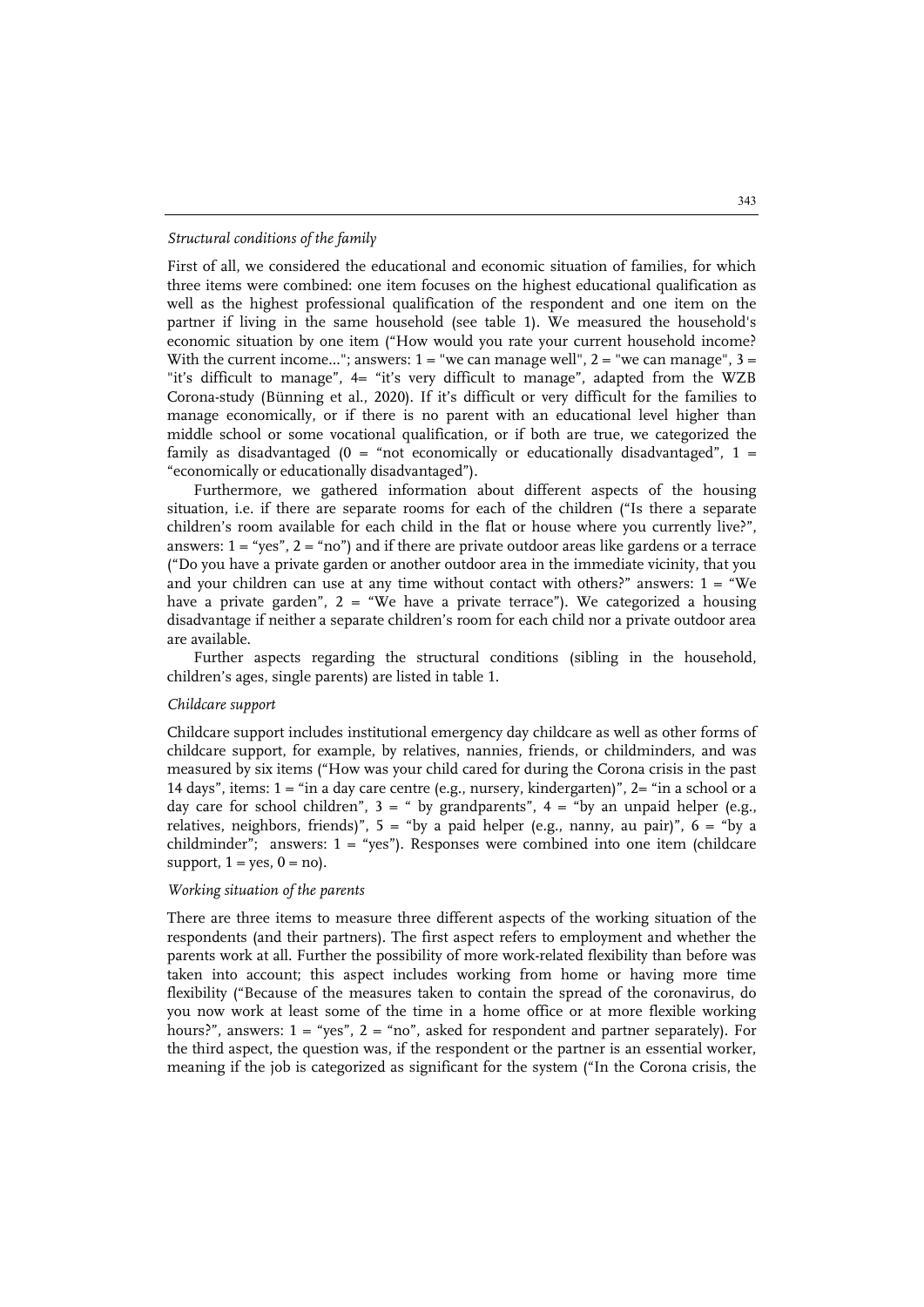professional situation has also changed for many parents, as many companies have also reacted to the changed situation. How is this in your family? Are you professionally active in an area that is considered important for the community (such as health and care, energy, transport and traffic, water, food, etc.)?", answers:  $1 =$  "yes",  $2 =$  "no",  $3 =$  "I am not working", asked for respondent and partner separately). Altogether, data regarding the job situation of the parents will be analysed separately for women and men.

|                                        | Mean (Std. deviation)<br>% for categorical variables |  |  |
|----------------------------------------|------------------------------------------------------|--|--|
| <b>Familial well-being</b>             |                                                      |  |  |
| Chaotic and conflictual family climate | 2.87(0.86)                                           |  |  |
| Well-being of the child                | 6.27(2.16)                                           |  |  |
| <b>Family resources</b>                |                                                      |  |  |
| Resources on the family process level  |                                                      |  |  |
| Structure and Daily Routines           | 3.48(0.93)                                           |  |  |
| Child-centered Communication           | 4.24(0.60)                                           |  |  |
| Structural conditions of the family    |                                                      |  |  |
| Economical/educational disadvantages   | 31.5%                                                |  |  |
| Disadvantages in housing situation     | 7.7%                                                 |  |  |
| Childcare support                      | 24.8%                                                |  |  |
| <b>Individual resources</b>            |                                                      |  |  |
| Work-related resources                 |                                                      |  |  |
| Women                                  |                                                      |  |  |
| Not working                            | 7.7%                                                 |  |  |
| Essential worker                       | 41.4%                                                |  |  |
| Flexible work situation                | 57.4%                                                |  |  |
| Men                                    |                                                      |  |  |
| Not working                            | 1.4%                                                 |  |  |
| Essential worker                       | 30.0%                                                |  |  |
| Flexible work situation                | 45.2%                                                |  |  |

*Table 2*: Sample statistics: familial outcomes, family and individual resources

*Note:* N = 10,265; weighted data

#### 4.1.3 Analytic strategy

For the analyses, the scales for child-centered communication and the chaotic and conflictual family climate were first formed using the mean value of the associated items. Two stepwise linear regressions were calculated to examine the correlations between structural conditions, individual resources of parents and children, family process and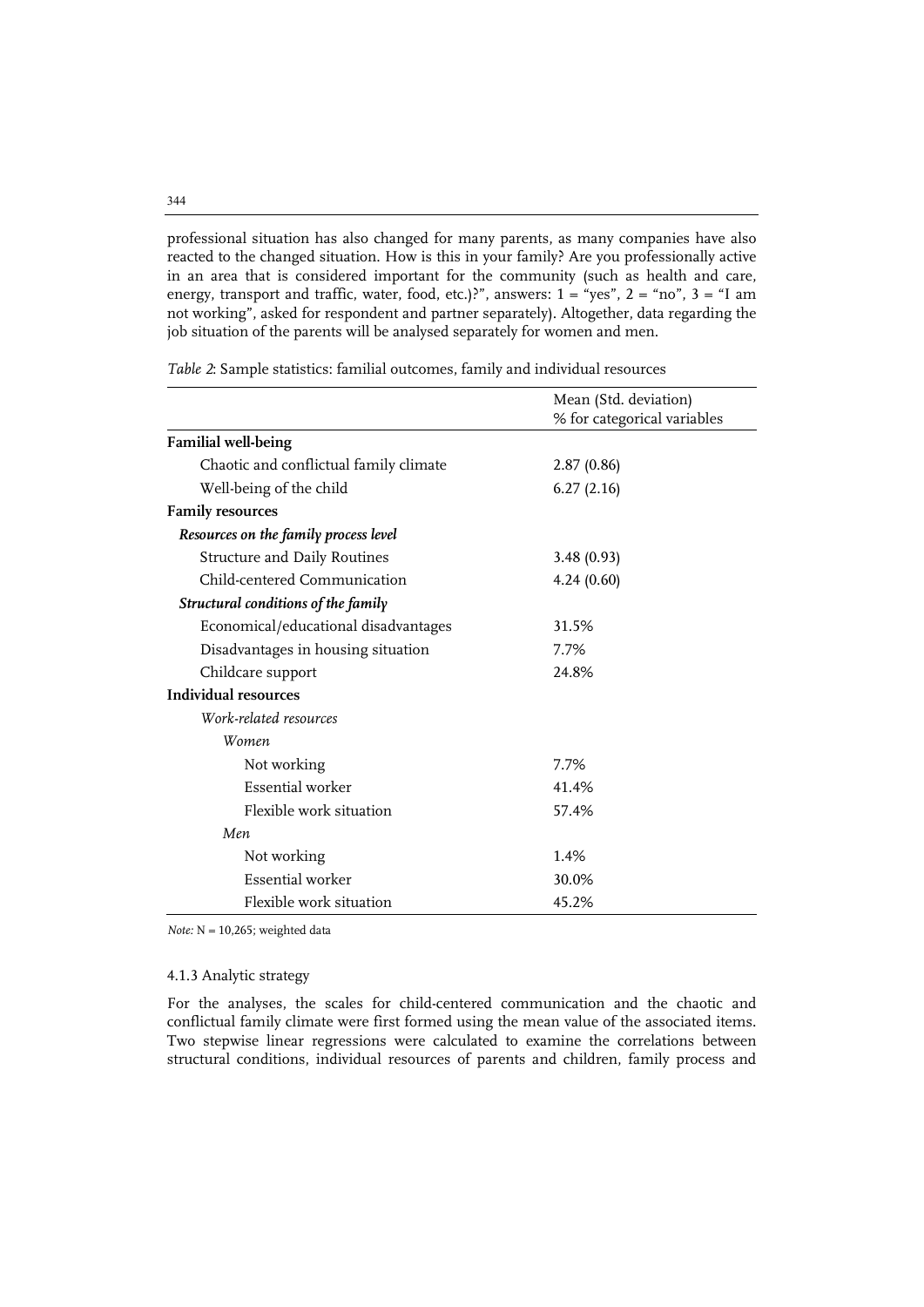family well-being (dependent variables: chaotic and conflictual family climate; child wellbeing). The models consider the impact of family and personal structural conditions on family well-being in the first steps. In step two and three, aspects on the family process level (structure and child-centered communication, family climate) were included in the analysis to figure out to what extent factors at the family process level can mediate the linkages between resources and family well-being.

# *4.2 Method qualitative study*

The qualitative study examines the subjective experiences of children and their parents during the first COVID-19 lockdown. The telephone interviews were conducted separately with parents and children between the ages six to 14. Generally, we interviewed the parent first, in order to get to know the life circumstances of the family. Using a semi-structured interview guide, we asked the parents about their way to organise work and childcare. For both parents and children we focused on topics like home learning, contacts with friends, family mood and recreational activities. We looked at children's and parent's everyday experiences to gain a more comprehensive insight into pandemic-related changes in family life. By reconstructing the changes in daily practices and routines, the families reveal their strategies for dealing with the pandemic. In addition, we have asked the families how they feel, which allows us to look at the effectiveness of the strategies. Research with children is always a challenge for scholars (Heinzel, 2012). This applies all the more under pandemic conditions, which essentially prevented a trust-building approach based on face-to-face meetings with families. Considering these limitations, semi-standardized telephone interviews are a valuable method to approach the subjective everyday experiences of families during Germany's first lockdown in spring 2020. We recruited participating families via a corresponding supplemental question at the end of the quantitative survey. In sum, 2,798 parents in the online survey had agreed to participate in a qualitative interview of parents and children. From this group, a quota sample of 21 families was drawn based on the gender of the children (50% girls), the degree of urbanization of the place of residence (two-thirds urban, one-third rural), siblings (two-thirds with, one-third without siblings), and the age of the children (between six and 14 years). In addition, families' socioeconomic background (perceived coping with income) and state of residence in Germany were included in the drawing of the quota sample. An overview of the participating children can be found in Table 3, for a more detailed overview consider Table A1 in the Appendix.

Qualitative interviews took place between May 26 and June 8, 2020. During this time, contact restrictions were easing up and some schools were beginning to open again, however with strict regulations and variating schedules for school-aged children (Bujard et al., 2021). The conversations lasted between 40 and 60 minutes per family and were all transcribed and fully anonymized. Following Kuckartz (2018), we formed coding categories deductively from the questionnaire (structures of the daily routines and first experiences with the restart of classroom teaching) and supplemented them inductively from the interviews. In the analyses of the interview material, we identified several major themes, which partly overlapped with the quantitative findings however also revealed new results. We analysed both the parent's and children's material and decided to include and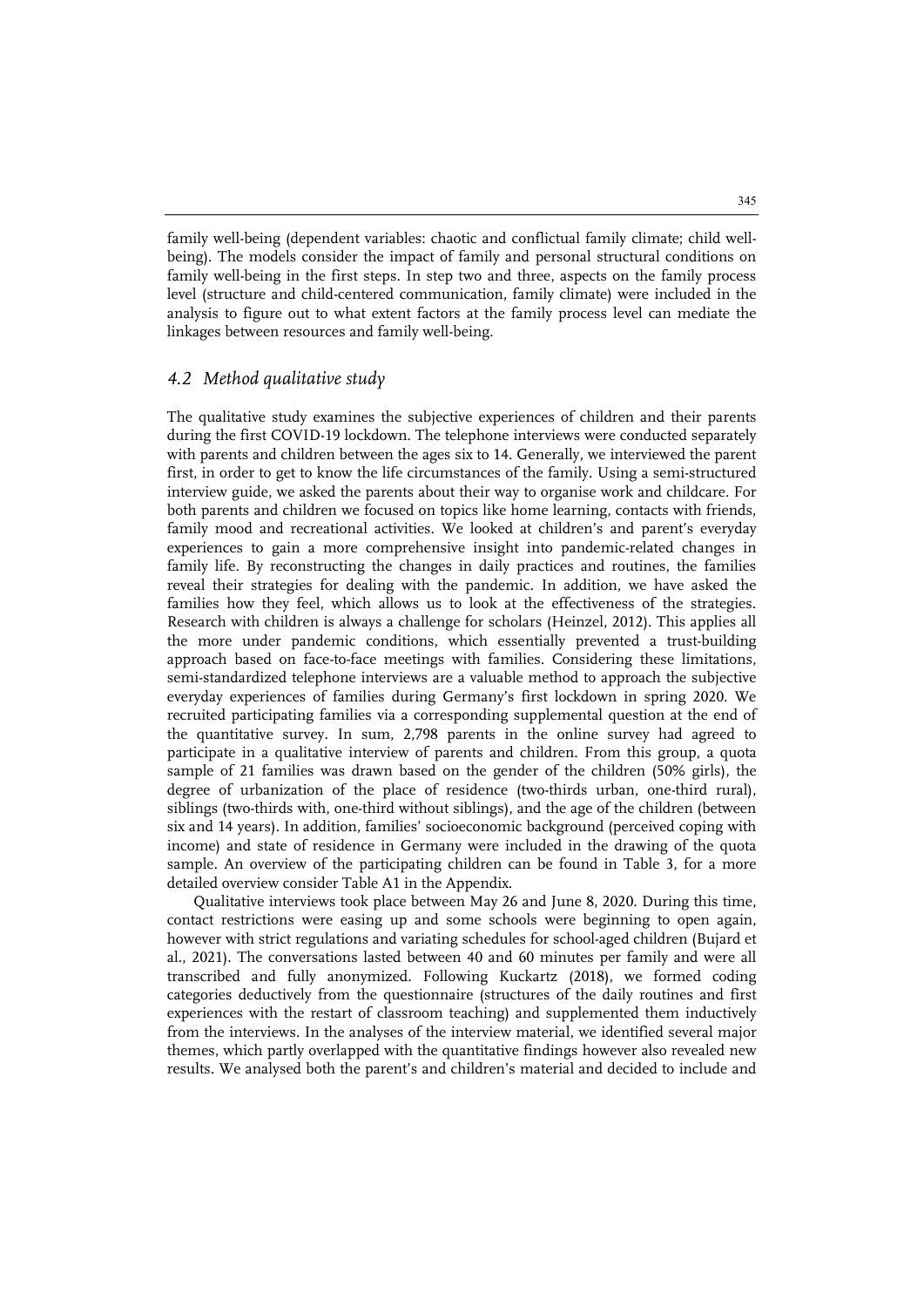focus on the children's perspective in our study, as this is missing in other research during this time and offers new insights.

*Table 3* Sociodemographic characteristics of interviewed children (qualitative study)

|                        | n  |
|------------------------|----|
| Age of child           |    |
| 6 to 8 years           | 8  |
| 9 to 11 years          | 12 |
| 12 to 14 years         | 2  |
| Gender of child        |    |
| Female                 | 10 |
| Male                   | 12 |
| Number of siblings     |    |
| Single child           | 3  |
| Two children           | 12 |
| Three or more children | 7  |

 $Note: N = 22$ 

# **5. Results**

In the following, the results of the quantitative and qualitative study are presented based on the three assumptions to be tested in the present study. Tables 4 and 5 show the results of the quantitative study: Table 4 displays the results of the linear regression model predicting a chaotic and conflictual family climate. Table 5 shows the results of the linear regression model predicting child well-being.

# *5.1 Structural conditions are crucial for family well-being*

#### 5.1.1 Disadvantages of the family

In Tables 4 and 5 we see that family disadvantage is relevant for both the family climate and the child's well-being. Thus, economic or educational strain is linked to more chaos and conflict in the family climate and less getting along by the children during the corona time. Similarly, housing deprivation is associated with a more chaotic and conflictual family climate and less child well-being. Yet, the housing situation is not relevant for child well-being if chaos and conflict are controlled, which indicates mediating effects (see 5.3). While the correlations are significant, it should be noted that the effects are not very strong and do not explain much variance.

The qualitative study provides some insight to how housing might have an effect on the children. In the few cases where the children shared their rooms with their siblings,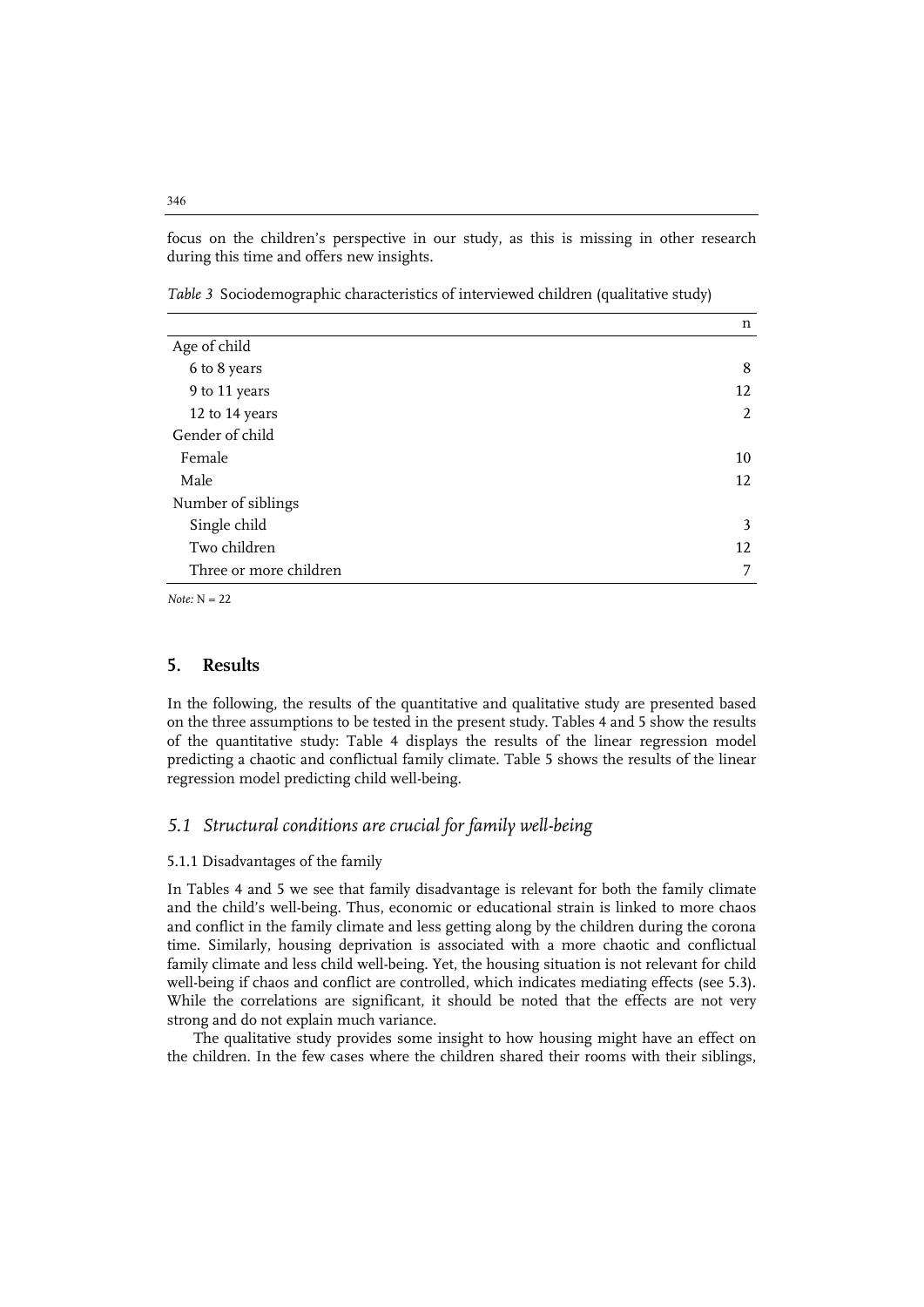one girl named Maria recounts how the siblings constant togetherness led to more arguments and her feeling annoyed by her younger brother.

|                |                                                           | model 1    | model 2    |
|----------------|-----------------------------------------------------------|------------|------------|
|                |                                                           | β          | β          |
| structural     | Disadvantaged family (economic, educational) <sup>a</sup> | $0.02*$    | 0.01       |
| conditions     | Disadvantaged family (housing situation) <sup>a</sup>     | $0.06***$  | $0.05***$  |
|                | Number of babies <sup>b</sup>                             | $0.09***$  | $0.09***$  |
|                | Number of children in kindergarden <sup>b</sup>           | $0.22***$  | $0.21***$  |
|                | Number of children in primary school <sup>b</sup>         | $0.15***$  | $0.16***$  |
|                | Number of children in lower secondary school <sup>b</sup> | $0.07***$  | $0.07***$  |
|                | Number of children in upper secondary school <sup>b</sup> | $-0.02$    | $-0.02$    |
|                | Single mother <sup>a</sup>                                | $0.04**$   | $0.03**$   |
|                | Childcare support <sup>a</sup>                            | 0.01       | 0.01       |
| individual     | Mother not working <sup>c</sup>                           | 0.01       | 0.02       |
| ressources     | Mother essential worker <sup>a</sup>                      | $-0.04***$ | $-0.02*$   |
|                | Mother with flexible work situation <sup>d</sup>          | 0.00       | 0.02       |
|                | Father not working <sup>c</sup>                           | $-0.01$    | 0.01       |
|                | Father essential worker <sup>a</sup>                      | 0.00       | 0.01       |
|                | Father with flexible work situation <sup>d</sup>          | 0.01       | $-0.01$    |
| family process | Structure and daily routines <sup>b</sup>                 |            | $-0.15***$ |
|                | Child-centered communication <sup>b</sup>                 |            | $-0.14***$ |
|                | R <sup>2</sup>                                            | .06        | .11        |

*Table 4* Results of linear hierarchical regression analysis predicting a chaotic and conflictual family climate (standardized regression weights β)

*Note*:  $N= 10,265$ ,  $\alpha = \text{no}$ ;  $1 = \text{yes}$ ;  $\beta$  increasing;  $\beta = \text{working}$ ;  $1 = \text{not working}$ ;  $\alpha = \text{no}$  flexible work situation or not working; 1 = flexible work situation.

p<0.05\*, p<0.01\*\*, p<0.001\*\*\*

Furthermore, the qualitative study underlines the importance of existing conditions and pre-pandemic challenges. Exemplarily, Maria's eight-year-old brother has an ADHD disorder and needed special assistance at school. Now, during distance learning, he receives "one-to-one intensive assistance, and then he still only manages to do, well, 25 percent of the tasks", as Maria's mother explains. Families with children who have intensive support and care needs quickly reach their limits without external support. In this case, her mother even described the family climate as "catastrophic". Parents in such situations can hardly find any time for their recreation or even joint family activities that provide a positive counterbalance to the stresses and strains.

If, on the other hand, the structural conditions (financial resources, sufficient living space) are good, the crisis goes partly along with benefits of an intensified family life, more time together, and new joint activities, especially when families reported a typically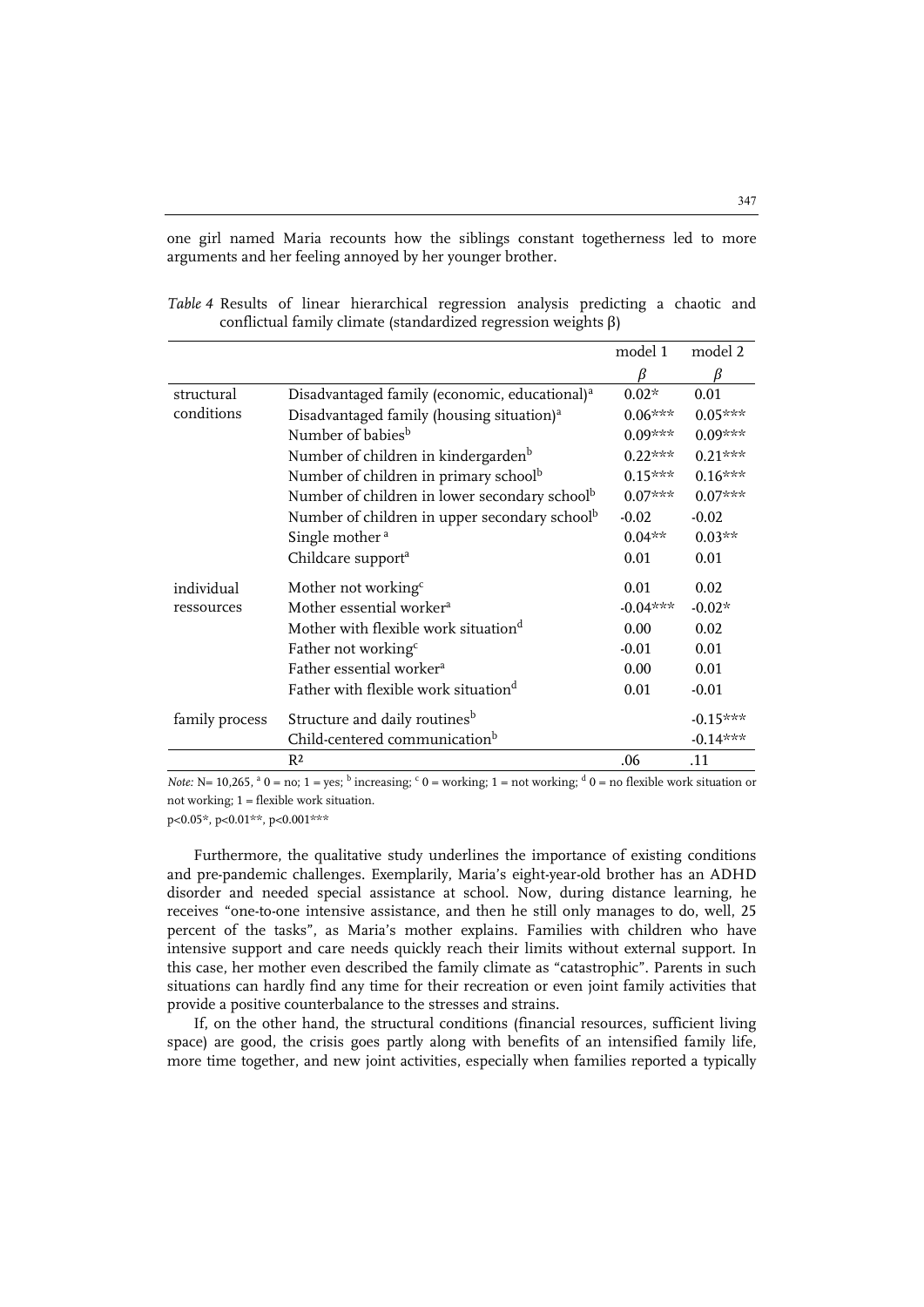tightly scheduled family live in times before COVID-19. Some even experience the initial lockdown as a new freedom and enjoy the additional family time, like Andrea does: "I think before we didn't really have such family activities together, and that's nice that now we go play badminton together."

|            |                                                           | model 1    | model 2    | model 3    |
|------------|-----------------------------------------------------------|------------|------------|------------|
|            |                                                           | $\beta$    | β          | $\beta$    |
| structural | Disadvantaged family (economic, educational) <sup>a</sup> | $-0.17***$ | $-0.16***$ | $-0.15***$ |
| conditions | Disadvantaged family (housing situation) <sup>a</sup>     | $-0.03**$  | $-0.03***$ | $-0.01$    |
|            | Existence of siblings <sup>a</sup>                        | $0.04***$  | $0.04***$  | $0.11***$  |
|            | Childcare support <sup>a</sup>                            | $-0.00$    | 0.00       | 0.01       |
|            | Single mother <sup>a</sup>                                | $-0.05***$ | $-0.05***$ | $-0.03**$  |
| individual | Gender of child <sup>c</sup>                              | 0.02       | 0.02       | 0.00       |
| resources  | Age of child <sup>b</sup>                                 | $-0.00$    | $-0.01$    | $-0.05***$ |
|            | Mother not working <sup>d</sup>                           | $0.03*$    | $0.02*$    | $0.03*$    |
|            | Mother Essential worker <sup>a</sup>                      | $-0.01$    | $-0.01$    | $-0.01$    |
|            | Mother with flexible work situation <sup>e</sup>          | $0.07***$  | $0.06***$  | $0.06***$  |
|            | Father not working <sup>d</sup>                           | 0.01       | 0.01       | 0.01       |
|            | Father Essential worker <sup>a</sup>                      | $-0.03**$  | $-0.04***$ | $-0.03**$  |
|            | Father with flexible work situation <sup>e</sup>          | $-0.03**$  | $-0.03*$   | $-0.03**$  |
| family     | Structure and daily routines <sup>b</sup>                 |            | $0.05***$  | 0.00       |
| process    | Child-centered communication <sup>b</sup>                 |            | $0.08***$  | $0.02*$    |
|            | Chaotic and conflictual family climate <sup>b</sup>       |            |            | $-0.39***$ |
|            | R <sup>2</sup>                                            | .05        | .06        | .20        |

*Table 5* Results of linear hierarchical regression analysis predicting child's well-being

*Note:*  $N= 10,265$ ,  $a = no$ ;  $1 = yes$ ;  $b$  increasing;  $c = male$ ;  $1 = female$ ;  $d = working$ ;  $1 = not working$ ;  $e = no$ flexible work situation or not working; 1 = flexible work situation. p<0.05\*, p<0.01\*\*, p<0.001\*\*\*

#### 5.1.2 Number of children

The number of children in the families is significant for the family well-being during the initial COVID-19 Lockdown. While the age of the children is important for the family climate, having siblings is helpful for child well-being. Several younger children of kindergarten age who are not yet able to occupy themselves put the greatest strain on the family climate. The number of older children in the age of upper secondary school is not related to the family climate. Interestingly, the existence of siblings has a stronger connection to child well-being in the model by controlling for structure, communication, and chaos (see table 5, model 3).

In the qualitative study, the theme that children with siblings display better well-being is very prominent. Siblings offer social contact and can help with feelings of loneliness, as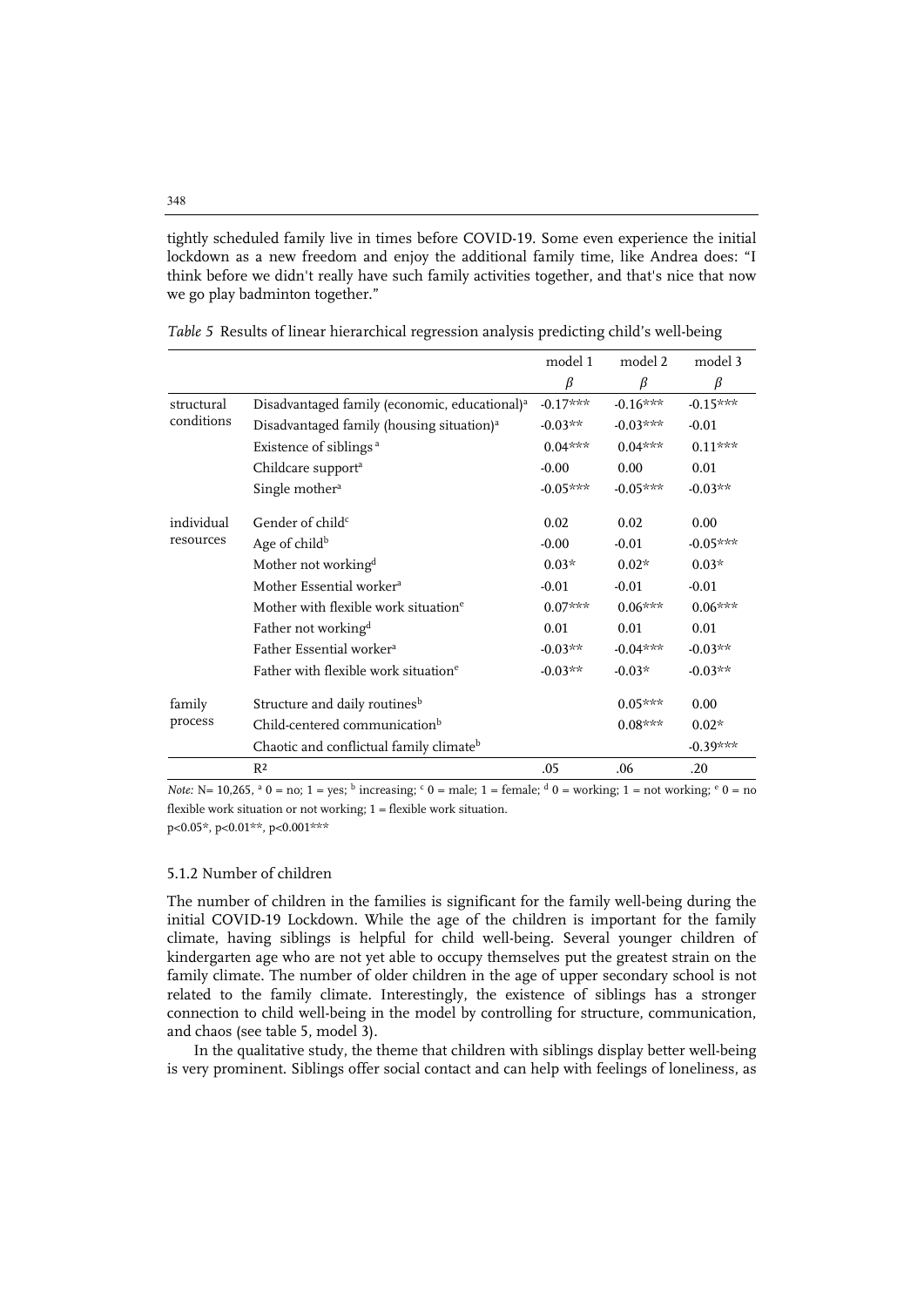is the case in multiple families with children. Benny (11 years) has two younger brothers that helped him cope with feelings of loneliness: "Maybe my brothers then replaced that, so that maybe I just didn't feel sooo alone." However, in families with unique stresses or increased care needs for young children, the older children run the risk of falling short in their support needs. Sabine, for example, has two younger siblings, which demand most of her mother's attention. She perceives them as a distraction from her schoolwork due to their frequent games and laughter. "So I'm a bit behind with my schoolwork, because that's just so hard for me, because I have to do my schoolwork, and meanwhile my little brother and sister are playing, running around in the hallway with cars and laughing; and that always distracts me so much, and I just can't work!"

#### 5.1.3 Single parent families

The quantitative data illustrates the importance of the family form for family well-being during the COVID-19 lockdown: Single motherhood increases the feeling of chaos and conflict. Furthermore, lone mothers rate child wellbeing worse than mothers in twoparent families. Albeit that single parents were not interviewed in significant numbers in the qualitative study, the responses of parents in two-parent families are instructive to understand the particular situation of single parent families. They show that parents often appreciated that they could share and balance their care duties with the other partner. This had positive effects on the family climate. In single parent families, the burden to organize care and home schooling often falls squarely on the shoulders of only one parent with possible negative consequences on family climate, parenting behaviour and the child.

# 5.1.4 Childcare support

In the quantitative study, we do not see a mitigating effect of childcare support for families as it was expected neither for the family climate nor for the children's well-being. The qualitative study illustrates by the example of Sabine's family that the intensive care needs of two children of kindergarten age combined with high professional demands on both parents increase the stress level in the family. After some negotiations with their kindergarten the family was able to send the two youngest children to emergency childcare for a couple of hours on three days a week. This small support was perceived as very helpful for the mother: "It is already a huge relief, to be able to plan your important appointments on these days, and to do something in one stretch in peace."

# *5.2 Individual resources of parents and children are meaningful for family wellbeing*

#### 5.2.1 Individual resources of parents

Considering parents' individual resources, it turns surprisingly out that, if the mother is an essential worker, there is less chaos and conflict in the family. The well-being of children is better if mothers are not working or working more flexibly or at home. Interestingly, if fathers are essential workers, children's well-being is worse. The influence of fathers working situation on family well-being however, in total is less important. While the presence of the mother in the home office is beneficial to child well-being, it is the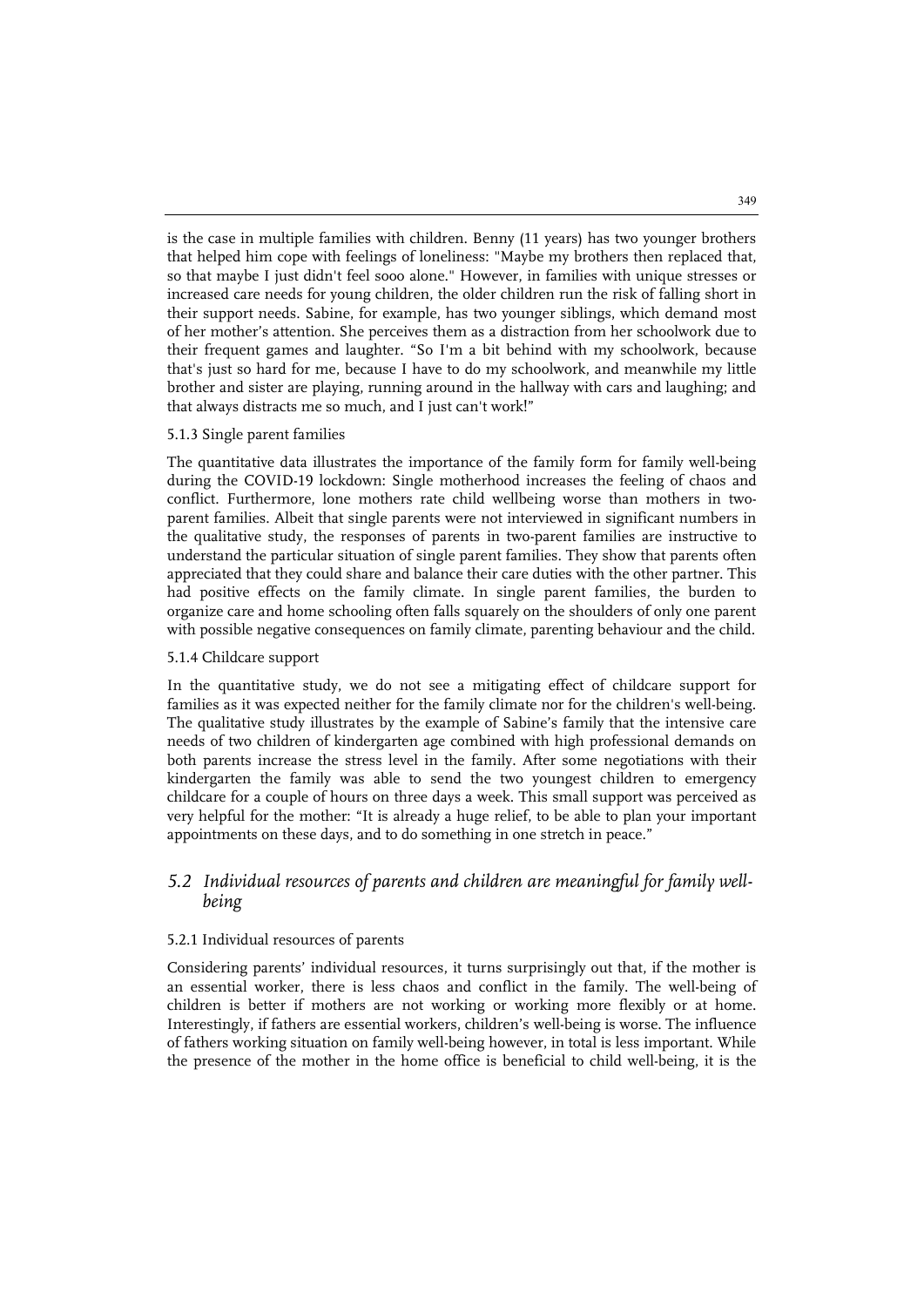other way round for fathers: here there is a slight negative correlation between home office or flexible working hours and child well-being. We also notice in the quantitative study that several mothers do not work at all and more mothers work flexibly and at home or have essential jobs (see table 1).

Although in the qualitative study some of the parents said that they are sharing the responsibility of working and childcare together, deeper analysis of the interviews show that more often the mothers reduced their work time in order to take care of distance learning and childcare responsibilities. These new working arrangements can lead to more stress for the mother as can be observed in the family of Werner. During the lockdown his father was working even more at home, instead of spending more time with the family, much to the dismay of Werner's mother. She was responsible for homeschooling, but also had to continue her part-time job, which meant significantly more stress for her.

On the other hand, the qualitative study shows that temporarily giving up the mother's job eases family life significantly. Multiple mothers reduced their work hours, as was the case for Hannelore's mother. She was able to accept a temporary leave of absence in the form of "short-time work" without any significant professional disadvantages. Mother and children gain entirely new temporal freedom, leading to a situation that is experienced as very beneficial and allows new opportunities for intensive contact in the family. It remains to be seen whether the family will be able to cope financially for more than a year, not to mention the 'mother's sacrifice for her professional success.

#### 5.2.2 Individual resources of children

The quantitative study shows an interesting effect of the age of the children: Only when controlling for family climate a negative age effect emerges. The older the children, the less well they cope with the COVID-19 situation. We interpret this to mean that the family can only compensate for negative consequences of the pandemic and the loss of peer contact up to a certain age.

The qualitative study may give deeper insights into the meaning of this finding: Older children often report that they are more involved with their friends and personal interests. Spending more time with their families during lockdown may not be their first choice. This was especially strongly expressed by Lars (11 years): "Sometimes I just wanted a bit of privacy, well not, so after a while, I just don't want to be with my family then somehow so, because it's somehow just too much."

However, one of the most interesting finding from the qualitative study is that children develop their own coping strategies to deal with the pandemic, which we did not focus on when planning the quantitative survey. The reported children's coping strategies are pretty differentiated and focused on their well-being. In Sabine's case, she finds support in contact with her friend via Facetime. Besides talking, they read books to each other and made up little plays with their puppet theatres. On the other hand, in times of family turmoil and lack of contact with her friends, Sabine used her pets, a family of snails, as a diary to confide her innermost thoughts and secrets. "They can't really cuddle, but they can crawl up your arm, for example, and you can also use them as a diary [...] You just tell them what you're thinking, and they'll never tell anyone else, they'll keep it to themselves, and you feel so good then because you've finally voiced all your thoughts".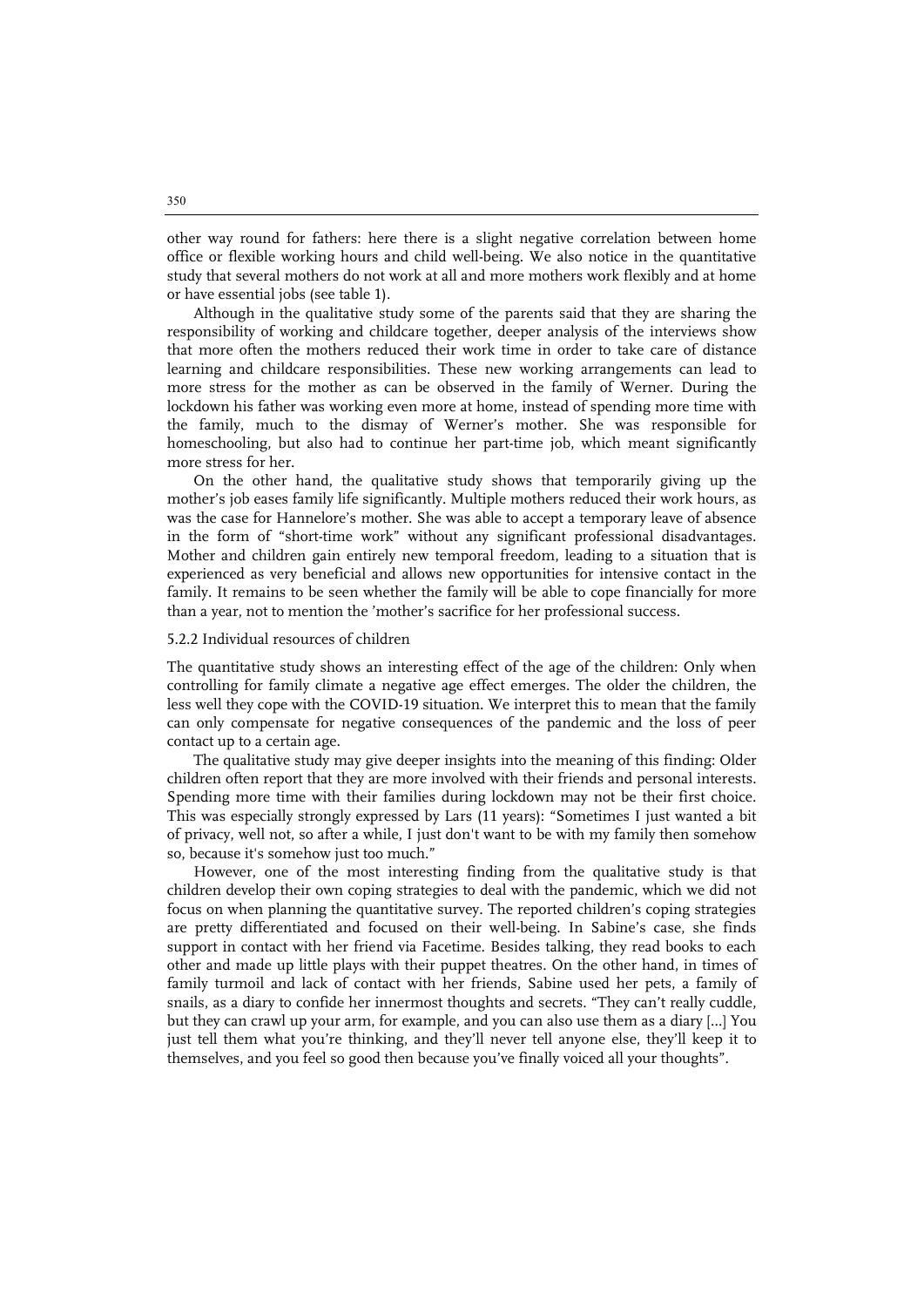Many children spoke of either personal or medial contact with their friends to improve their mood and frequently mentioned going outside to play, going out for walks and sport activities, and family excursions. Lars was able to combine sports and meeting his friends while maintaining a distance by going on mountain bike tours together.

For some children, engaging in activities by themselves was also very important, such as pursuing their interests and hobbies (e.g. playing an instrument) or occupying themselves and interacting with media (e.g. playing computer games, watching Youtube videos). The interviewed children often reported a balance between all these different types of coping strategies. Exemplarily, Jan describes that apart from renovating his room," I draw from time to time, I do graffiti, well, on paper. And I've been on my cell phone and PC a lot (laughs), so I've been watching YouTube and Twitch and gaming and stuff. And now recently I'm playing again, so I have trumpet lessons again, so I play trumpet, I have online lessons again now for three weeks, I think; and that's working pretty well, too."

# *5.3 Resources at the family process are most important for family well-being*

In table 4 we can observe that by adding the family process variables (structure and daily routines and child-centered communication) the variance explanation of the chaotic and conflictual family climate improves from 6% (model 1) to 11% (model 2). Structure, as well as child-centered communication, actually contribute to less conflict and chaos in the family. The impact of both factors is significant and relatively large compared to the other regressors. It is similar with child well-being (see table 5): The inclusion of structure and daily routines and child-centered communication contributes to 1% more variance explanation. If the family climate is also taken into account in the model (model 3), 20% of the variance is explained. A chaotic and conflicted family climate has an impact on its own, which mediates the impact of structure and routines, which is no longer significant when chaos and conflict are taken into account.

While there are no mediation effects of the family process between structure or individual resources and family climate, there is a mediation effect of family process for child well-being in model 3: By adding the family climate, the association between disadvantage housing situation and child well-being is no longer significant. If families succeed in creating a positive family climate under the prevailing conditions, the negative effects of the housing situation on the child can be mitigated. All other correlations remain significant. Thus, there seem to be direct effects of both structural conditions and individual resources on family climate but also on child well-being.

In the qualitative study, we identified also the importance of a good family climate on the well-being of children. Parents do their best to protect their children from stressors and find creative ways to improve the family climate. Shielding their children from such stressors can be strenuous for the parents and some of them report that maintaining the family climate in addition work and childcare can be exhausting. However, most of the time, parents manage to keep their children from feeling this stress. Nonetheless, there are a few cases where parents report that their children do poorly during this time. In these cases, we observed that the children themselves do not want to be interviewed or make this a topic in the interviews. Our interviews reveal that if parents prioritise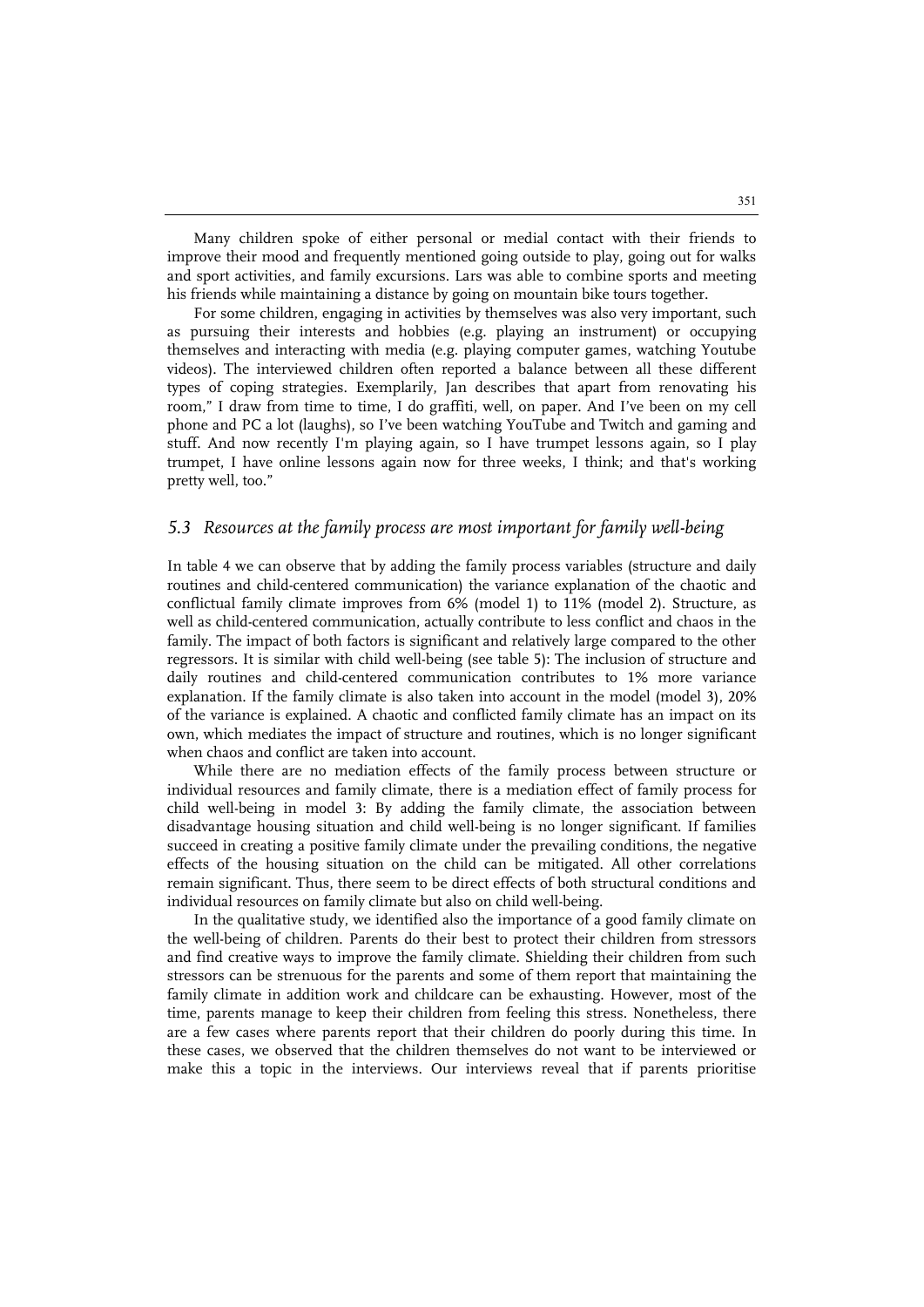improving family climate, this can lead to a positive child well-being: While most of the families struggled with the pressures of home schooling, Jonas' mother decided to maintain a relaxed attitude and focus more on shared activities that raise the mood of the family: "I found this attitude, that it has the highest priority and goal that our family atmosphere is good". Jonas himself reports feeling good, not feeling particularly lonelier and liking the way he can schedule his school work himself.

Above all, joint activities apparently improve the family climate. The families reported activities such as going outside, planning family excursions, or doing family activities like sports activities, board or card games, cooking together, and even watching movies. Regardless of the living situation, families incorporated outdoor activities into their routines. The father of Bernd and Benny explains that they "were outside playing soccer, did cycling tours or went for a walk or something like that, or played something special. The aspiration was then actually to always be outside two hours per day."

Furthermore, some families developed a new daily schedule, including times for sports and limited media use. Hannelore's family serves as a good example for this need for new structure. Her mother recalls that at the beginning of the lockdown developing new routines was very important for her family: "You had to structure your day at home, and that was perhaps, I'd say, the thing I found most difficult at the beginning." Such families emphasized the need for a daily schedule to cope better with the new situation; some parents however granted their children additional freedoms to create a positive family atmosphere.

# **6. Discussion & conclusion**

The present paper aimed to revise the approach on families' coping with the COVID-19 pandemic during the first staying at home orders and the novel, unique constraints on the family as a cohesive system. Due to the social restrictions to fight the COVID-19 pandemic, family members spend significantly more time together. At the same time, parents and children could hardly use other social spaces to shape parenthood and childhood. Our literature review substantiates the argument that family structural conditions and intra-familial processes are complementary resources for family well-being during the COVID-19 pandemic in addition to the individual resources of the family members. Based on the ABC-X model among families in crises (McCubbin & Patterson, 2008; Hill, 1958) and a COVID-19-specific theory of stress and resilience (Prime et al., 2020), we derived three key assumptions, which were empirically tested using a mixedmethod study to examine whether they are valid during the time of the first COVID-19 restrictions. Overall, the present study gives evidence that the theoretical statements are valid for the period of the first lockdown. This is particularly feasible with the present study because, unlike most of the representative studies, the survey was conducted during the first COVID-19 lockdown in Germany. We conducted an online survey of parents with children aged 3 to 15 to examine how families and children experience and cope with the corona crisis. Additionally, we interviewed 21 children and their parents via qualitative semi-structured telephone interviews. The study shows that both the structural conditions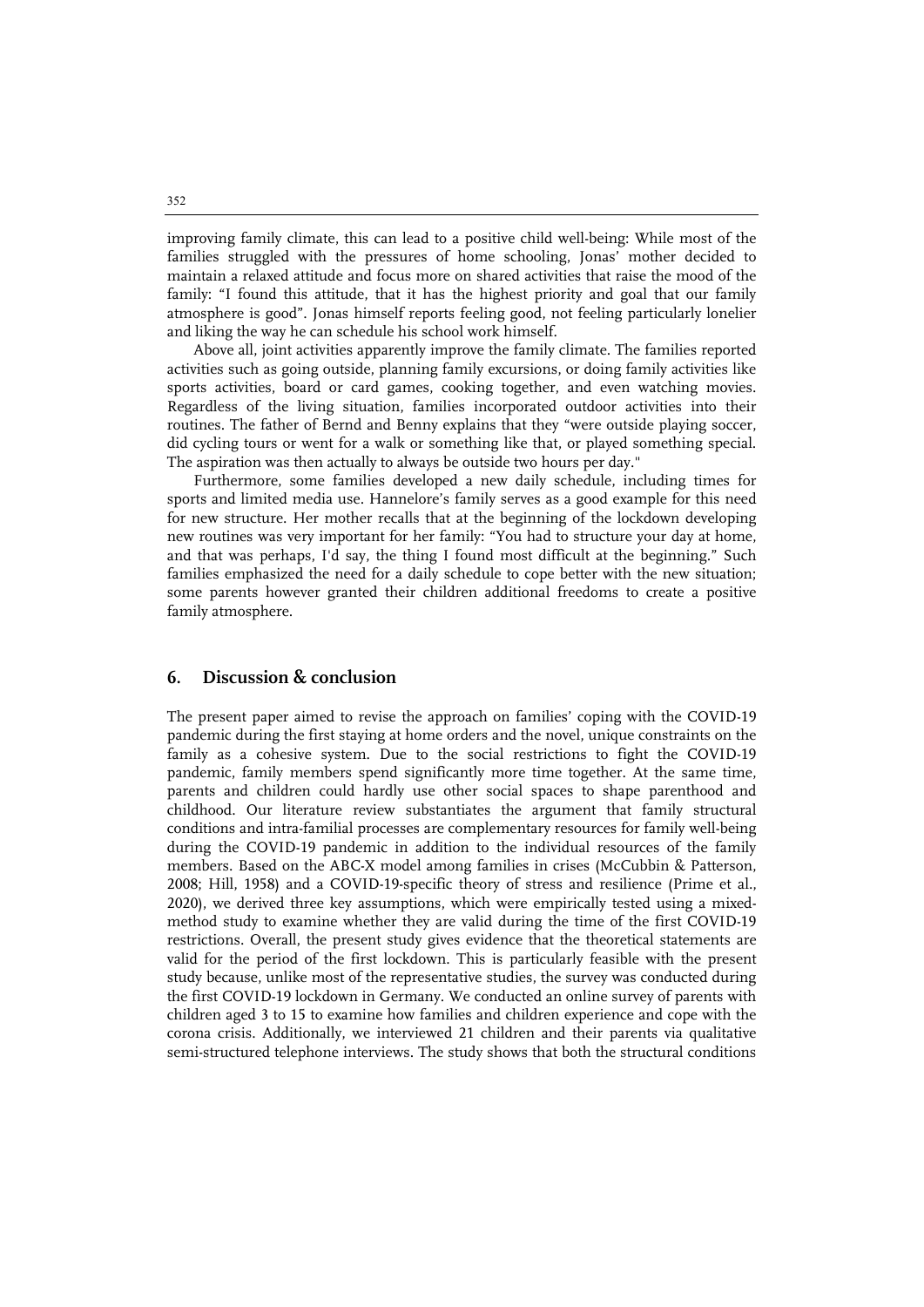and the processes within the family are relevant to family well-being and the well-being of the children. In addition, the mothers' work situation in particular plays an important role in terms of individual resources. The qualitative study illustrates, moreover, that the families need to develop new balance management between professional work and family work (Buschmeyer et al., 2021) and joint activities, structure and rituals are helpful in terms of family processes for coping (Zartler et al., 2021). However, these processes have their limits if the existing conditions are unfavourable. Some families experienced the initial lockdown as a new freedom. Whether this is still evident after more than a year of COVID-time needs to be clarified in further studies.

# *6.1 Structural conditions provide an essential framework for experiencing the COVID-19 situation*

Analogous to current research, we find disadvantages in terms of housing situation related to a more chaotic and conflictual family climate and child well-being during the initial lockdown in Germany (Lehberger et al., 2021). Moreover, educational and financial disadvantages are directly related to family climate as well as child well-being. Furthermore, children from single-parent mothers experience the COVID-19 crisis as more stressful and more chaotic than children who live with both parents. In line with existing research, parental stress and wellbeing are linked to children's outcomes such as well-being (Berger & Spiess, 2011; Smith, 2004). Analogous to Neubauer et al. (2021), our results show, that a larger number of children in the household, especially of kindergarten age, lead to more chaos and conflicts during the COVID-19 time. However, children with siblings seem to cope better with the new situation. In contrast to Prime (2020), who assumes that stresses occur in the sibling relationship, our study shows a mitigating effect of siblings. Siblings seem to replace social contacts during the lockdown situation when communication with friends is limited. It raises the question of whether a chaotic family climate is worse than an adverse child's well-being. Since the positive sibling effect remains even if the family climate is controlled, some chaos in the family seems acceptable. Arguably, this stress factor, which relates to the structural conditions, might have existed before COVID-19; however, its negative impact appears somewhat more substantial, now.

While we cannot show any effects of childcare in the quantitative data, the qualitative interviews confirm the results of the previous studies (LaBrenz et al., 2020; Autorengruppe Corona-KiTa-Studie, 2021). Parents were able to observe that the situation eased to some extent as soon as institutional emergency childcare could be used for at least part of the time. The differences between our data and those of other studies may be because we questioned families during the first period of the pandemic. The "Corona-Kita-Study" (Autorengruppe Corona-KiTa-Studie, 2021) has only started its survey in November. At that time, significantly more families were already making use of emergency care. It is possible that those families who had to care for their children themselves were more exhausted by that time.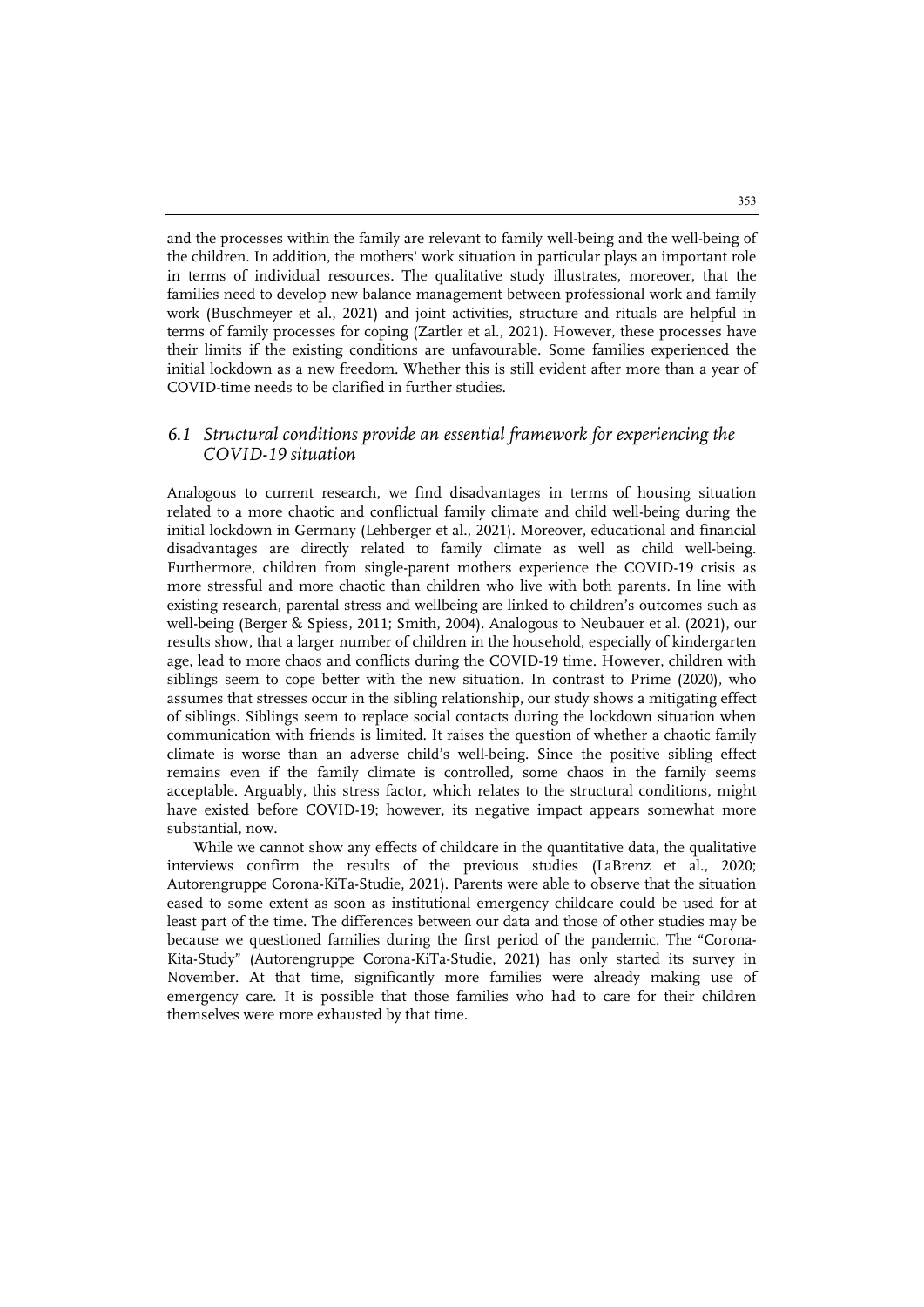# *6.2 Family processes are the most critical factor for coping with COVID-19*

As stated in previous studies, a structured daily life contributes to a less chaotic and conflictual family climate and strengthened child well-being (Spagnola & Fiese, 2007), as we see in both our studies. While in the quantitative study the structuring of everyday life contributes only little to the variance explanation of child well-being, it is of greater importance in the interviews with parents and children. Parenting behaviour, shown in the quantitative study by the example of positive communication with the child, also contributes to crisis management. Contrary to our expectations, we see essentially no mediation of the relationship between structural conditions and families' well-being in the quantitative study. Positive family action can only mitigate the effect of an unfavourable living situation without a children's room of one's own and access to green spaces. However, the family climate has the most decisive impact on a child's well-being. The family climate appears to mediate the relationship between a structured daily life and child well-being. Thus, the family climate plays a very central role. The qualitative interviews in particular show that the parents have ensured that the family climate remains good and that the children are doing well through a newly structured everyday life and with new, joint activities. Complementary, the interviews with the children clarify that children acquire subjective coping strategies to deal with the pandemic (Jean-Baptiste et al., 2020).

# *6.3 The role of the mothers is particularly important in overcoming the crisis*

The quantitative study shows interesting links between the parents' work situation and family well-being. While the fathers' working situation has minor influence on family well-being, child well-being increases when the mother works at home and is present for their children. On the other hand, mother's dual responsibility for work and childcare can lead to family conflicts. The negative correlation of the essential worker occupation of parents with child well-being is explainable in this direction, too. In the professions of essential workers, it is unusual to work in a home office, which leads on the one hand to parents (mostly the mothers) not being present for the children during work hours, and on the other hand to the other non-essential worker parent - similar to single-parent families - having to bear the burden of family management alone.

As other studies have already shown (Hipp & Bünning, 2021; Koebe et al., 2020; Knize et al., 2021), we also notice that several mothers do not work at all and also more mothers work flexibly and at home. Especially in the interviews, apparent benefits for family wellbeing becomes clear in cases where mothers can stop working for a while or significantly reduce their working hours. It is noteworthy that such work interruption strategies are certainly not an option for all families and, for obvious reasons, cannot be recommended as long-term strategies. Since the dual burden of work and family was already a challenge for mothers before COVID-19 (Hilbrecht et al., 2008), it is essential to ensure that this situation does not deteriorate further and, in the worst case, lead to maternal parental burnout (Griffith, 2020). However, it should not go unnoticed that some fathers are particularly involved in the care and nurturing of their children during the Corona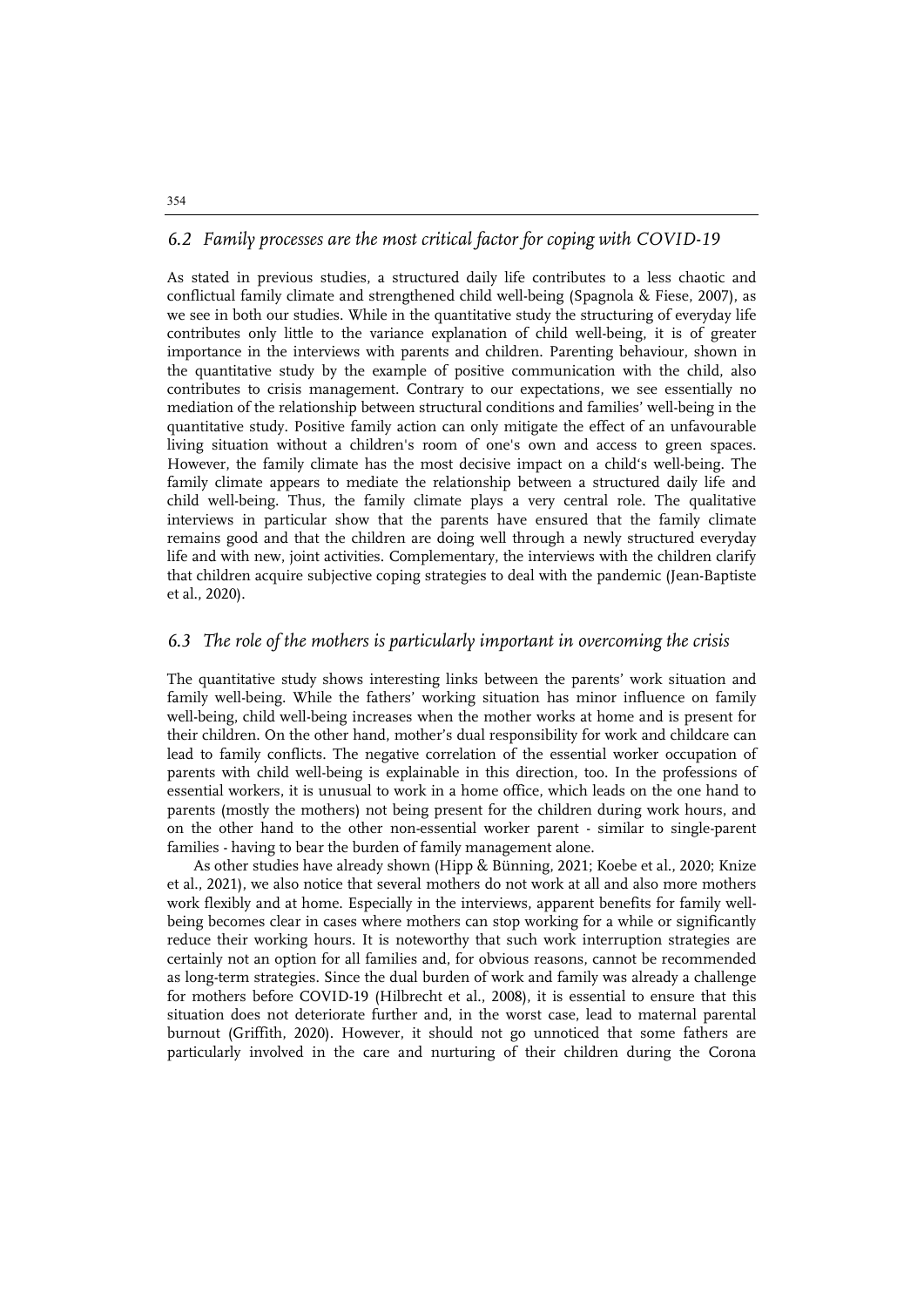pandemic. In our interview study, some fathers currently spend more time with their children and take more care of them, which is also noted as positive by the children.

Although our study provides a comprehensive view of the importance of family processes in coping with the first COVID-19 lockdown in Germany, it is limited in several ways. First, our study is only cross-sectional, limited to the period of the initial lockdown. As a result, neither individual developments nor changes can be traced. Fatigue or attrition phenomena, which occur with the ongoing pandemic situation, remain unconsidered, as do possible changes in structural conditions and the available resources in the families. Furthermore, no pre-crisis-crisis comparison with the data can be implemented, as would be desirable for better examination of the theoretical model. Longitudinal data are also needed to examine the interaction of family climate as a resource and outcome.

Other limitations of our study relate to the sample: We performed our statistical analyses based on a highly skewed convenience sample. Hardly any families from disadvantaged backgrounds participated in our study. In particular, the results of the qualitative study suggest that family challenges that existed before the pandemic impede successful coping. We tried to remedy the sampling bias with a weighting. Considering the generalization of our results, further research using representative data is needed. Despite this limitation, our study makes an important contribution to the field by testing the generalizability of Prime's theory of stress and resilience, whose validity claim also applies to the present non-representative sample.

It should also be emphasized that children's perspective was not taken into account in the quantitative study, or only via their parents as a proxy. However, the qualitative results make it clear that children develop coping strategies that can complement and correct family processes. Following this, we argue for a more critical look at modeling family processes. Here, our analyses are based on only a small selection of indicators, so that family processes are represented only to a very limited extent. Both are due to research economics and should be addressed in future research projects. Finally, it should be noted that our variable on the work-related flexibility also has its limitations, as it combines two aspects in the same question.

#### *6.4 Conclusion and policy recommendations*

There are several main conclusion that can be drawn based on our investigation. First, strategies for early prevention to promote positive well-being of caregivers and children need to be developed and made available, especially under pandemic conditions. Based on our results, it seems vital to enable families to remain capable of acting at the process level. Support can range from economic support or emergency daycare for children to family counselling.

Second, some families have an urgent need for support, especially if there is an accumulation of pre-pandemic challenges and new problems due to the current situation. Support, therefore, has to be on multiple levels, low-threshold for families or individuals and even for children themselves, and consequently publicized and well accessible in everyday life. Thirdly, suppose we argue to support children to develop mechanisms to deal with the situation. In that case, this could be done by teachers or social workers in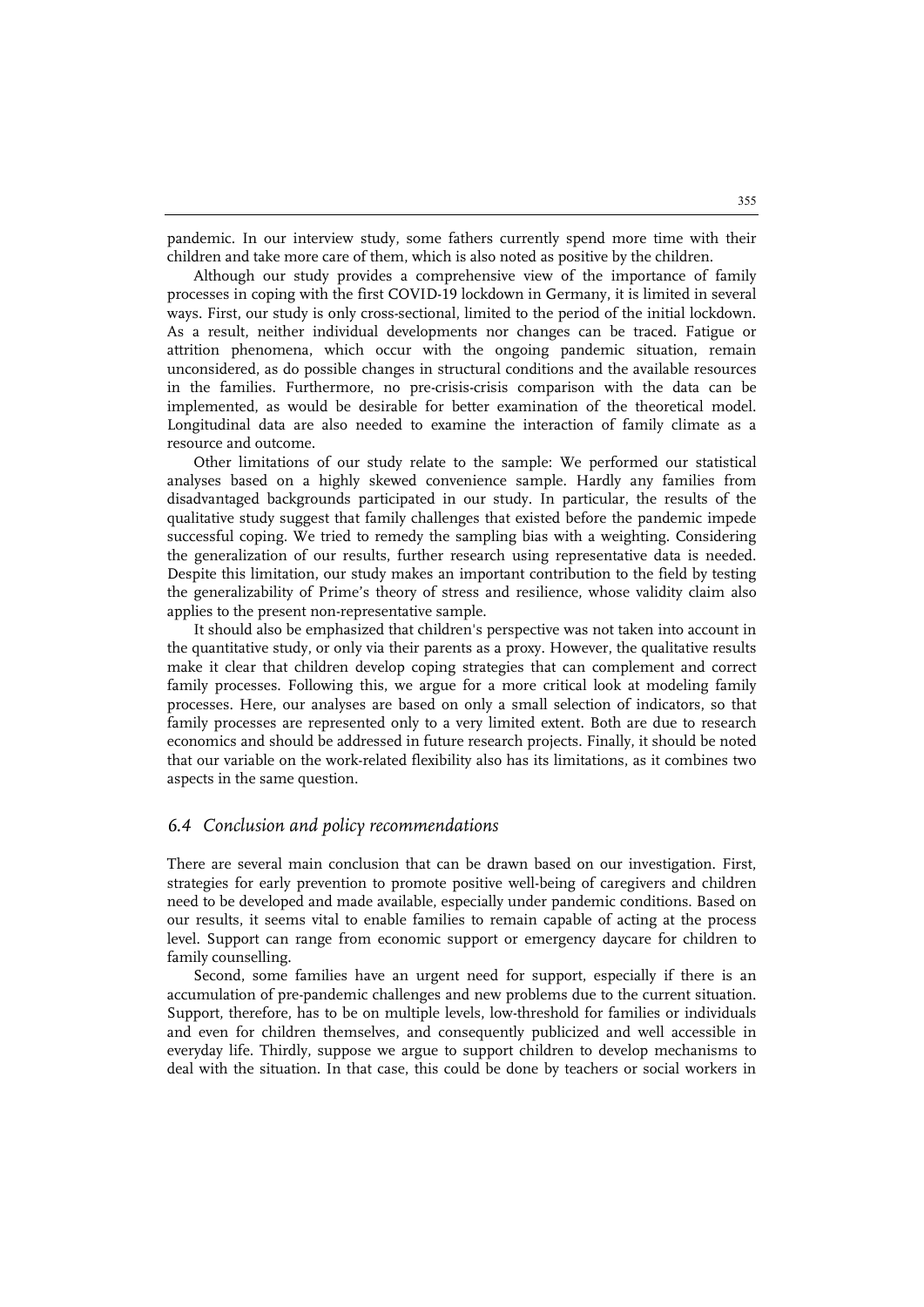school because all children can be addressed there. Finally, we take a critical view of the situation of mothers. Although home office arrangements and reduced working hours can support work-life balance during the pandemic, mothers in particular bore the double burden of professional work and care work. From our perspective, neither a double burden nor resigning in the profession are appropriate strategies in the long run. Political efforts to further more maintain equality seem necessary.

#### **Data availability statement**

The data of this study are available from the corresponding author, upon request.

# **References**

Arlinghaus, A., Bohle, P., Iskra-Golec, I., Jansen, N., Jay, S. & Rotenberg, L. (2019). Working time society consensus statements. Evidence-based effects of shift work and non-standard working hours on workers, family and community. *Industrial Health*, 57, 2, 184-200.

https://doi.org/10.2486/indhealth.SW-4

Corona-KiTa-Studie (2021). *Monatsbericht der Corona-KiTa-Studie* (Ausgabe 03/2021, April 2021).

https://corona-kita-studie.de/monatsberichte-der-corona-kita-studie [retrieved August 25, 2021]

Behar-Zusman, V., Chavez, J. V. & Gattamorta, K. (2020). Developing a measure of the impact of COVID-19 social distancing on household conflict and cohesion. *Family Process*, 59, 3, 1045-1059.

https://doi.org/ 10.1111/famp.12579

Berger, E. M. & Spiess, C. K. (2011). Are they related? *Journal of Economic Psychology*, 32, 1, 142-158.

https://doi.org/10.1016/j.joep.2010.10.001

- Boll, C. & Schüller, S. (2020). Die Lage ist ernst, aber nicht hoffnungslos empirisch gestützte Überlegungen zur elterlichen Aufteilung der Kinderbetreuung vor, während und nach dem COVID-19 Lockdown. *SOEPpapers on Multidisciplinary Panel Data Research*, 1089. Berlin: Deutsches Institut für Wirtschaftsforschung (DIW).
- Brown, S. M., Doom, J. R., Lechuga-Peña, S., Watamura, S. E. & Koppels, T. (2020). Stress and parenting during the global COVID-19 pandemic. *Child Abuse & Neglect*, 110, 2, 104699.

https://doi.org/10.1016/j.chiabu.2020.104699

- Bujard, M., von den Driesch, E., Ruckdeschel, K, Laß, I., Thönnissen, C., Schumann, A. & Schneider, N. F. (2021). *Belastungen von Kindern, Jugendlichen und Eltern in der Corona-Pandemie*. Wiesbaden: Bundesinstitut für Bevölkerungsforschung.
- Bünning, M., Hipp, L. & Munnes, S. (2020). *Erwerbsarbeit in Zeiten von Corona. WZB Ergebnisbericht*. Berlin: WZB via EconStor.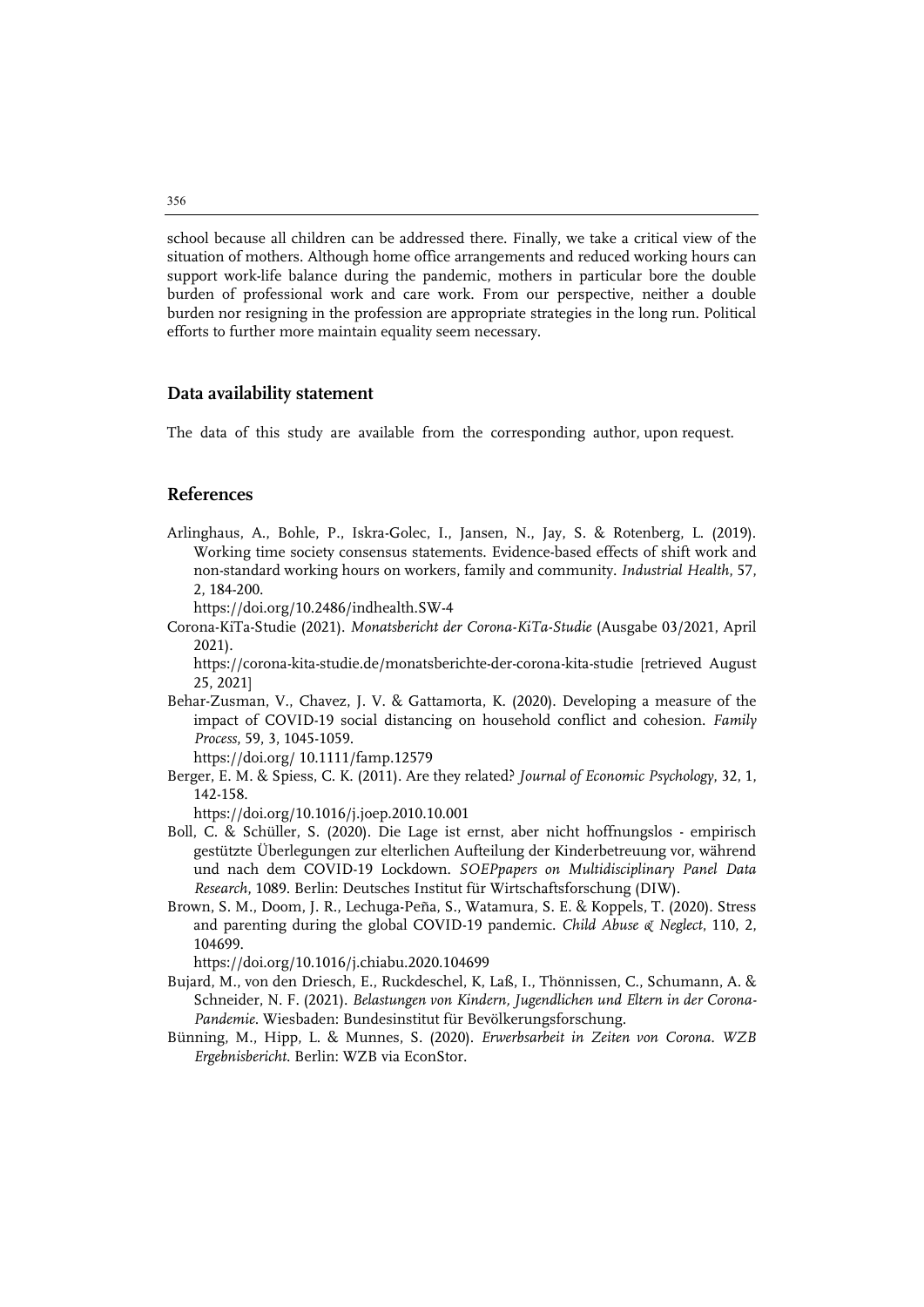- Buschmeyer, A., Ahrens, R. & Zerle-Elsäßer, C. (2021). Wo ist das (gute) alte Leben hin? Doing Family und Vereinbarkeitsmanagement in der Corona-Krise [Where has the (good) old life gone? Doing family and compatibility management in the Corona crisis]. *GENDER. Zeitschrift für Geschlecht, Kultur und Gesellschaft*, 2, 11-28.
- Chen, S. & Bonanno, G. A. (2020). Psychological adjustment during the global outbreak of COVID-19: A resilience perspective. *Psychological Trauma: Theory, Research, Practice and Policy*, 12, 1, 51-54.

https://doi.org/10.1037/tra0000685

- Clair, A. (2019). Housing. An under-explored influence on children's well-being and becoming. *Child Indicators Research*, 12, 2, 609-626. https://doi.org/10.1007/s12187-018-9550-7
- Collins, C., Landivar, L. C., Ruppanner, L. & Scarborough, W. J. (2020). COVID-19 and the gender gap in work hours. *Gender, Work & Organization*, 28, 1, 101-112. https://doi.org/10.1111/gwao.12506
- Conger, R. D., Conger, K. J. & Martin, M. J. (2010). Socioeconomic status, family processes, and individual development. *Journal of Marriage and Family*, 72, 3, 685-704. https://doi.org/10.1111/j.1741-3737.2010.00725.x
- Creswell, J. W. & Plano Clark, V. L. (2017). *Designing and conducting mixed methods research* (3rd edition). Thousand Oaks: Sage.
- Cummings, E. M., Koss, K. J. & Davies, P. T. (2015). Prospective relations between family conflict and adolescent maladjustment: Security in the family system as a mediating process. *Journal of Abnormal Child Psychology*, 43, 3, 503–515. https://doi.org/10.1007/s10802-014-9926-1
- Davies, P. T., Parry, L. Q., Bascoe, S. M., Martin, M. J. & Cummings, E. M. (2019). Children's vulnerability to interparental conflict. The protective role of sibling relationship quality. *Child Development*, 90, 6, 2118-2134. https://doi.org/10.1111/cdev.13078
- Fegert, J. M., Vitiello, B., Plener, P. L. & Clemens, V. (2020). Challenges and burden of the Coronavirus 2019 (COVID-19) pandemic for child and adolescent mental health. A narrative review to highlight clinical and research needs in the acute phase and the long return to normality. *Child and Adolescent Psychiatry and Mental Health*, 14, 20. https://doi.org/10.1186/s13034-020-00329-3
- Feinberg, M. E., Mogle, J. A., Lee, J.-K., Tornello, S. L., Hostetler, M. L., Cifelli, J. A., Bai, S. & Hotez, E. (2021). Impact of the COVID-19 pandemic on parent, child, and family functioning. *Family Process*, Early View, 1-14. https://doi.org/10.1111/famp.12649
- Feng, X. & Astell-Burt, T. (2017). Residential green space quantity and quality and child well-being. A Longitudinal Study. *American Journal of Preventive Medicine*, 53, 5, 616– 624.

https://doi.org/10.1016/j.amepre.2017.06.035

- Foye, C. (2017). The relationship between size of living space and subjective well-being. *Journal of Happiness Studies*, 18, 2, 427-461. https://doi.org/10.1007/s10902-016-9732-2
- Francisco, R., Pedro, M., Delvecchio, E., Espada, J. P., Morales, A., Mazzeschi, C. & Orgilés, M. (2020). Psychological symptoms and behavioral changes in children and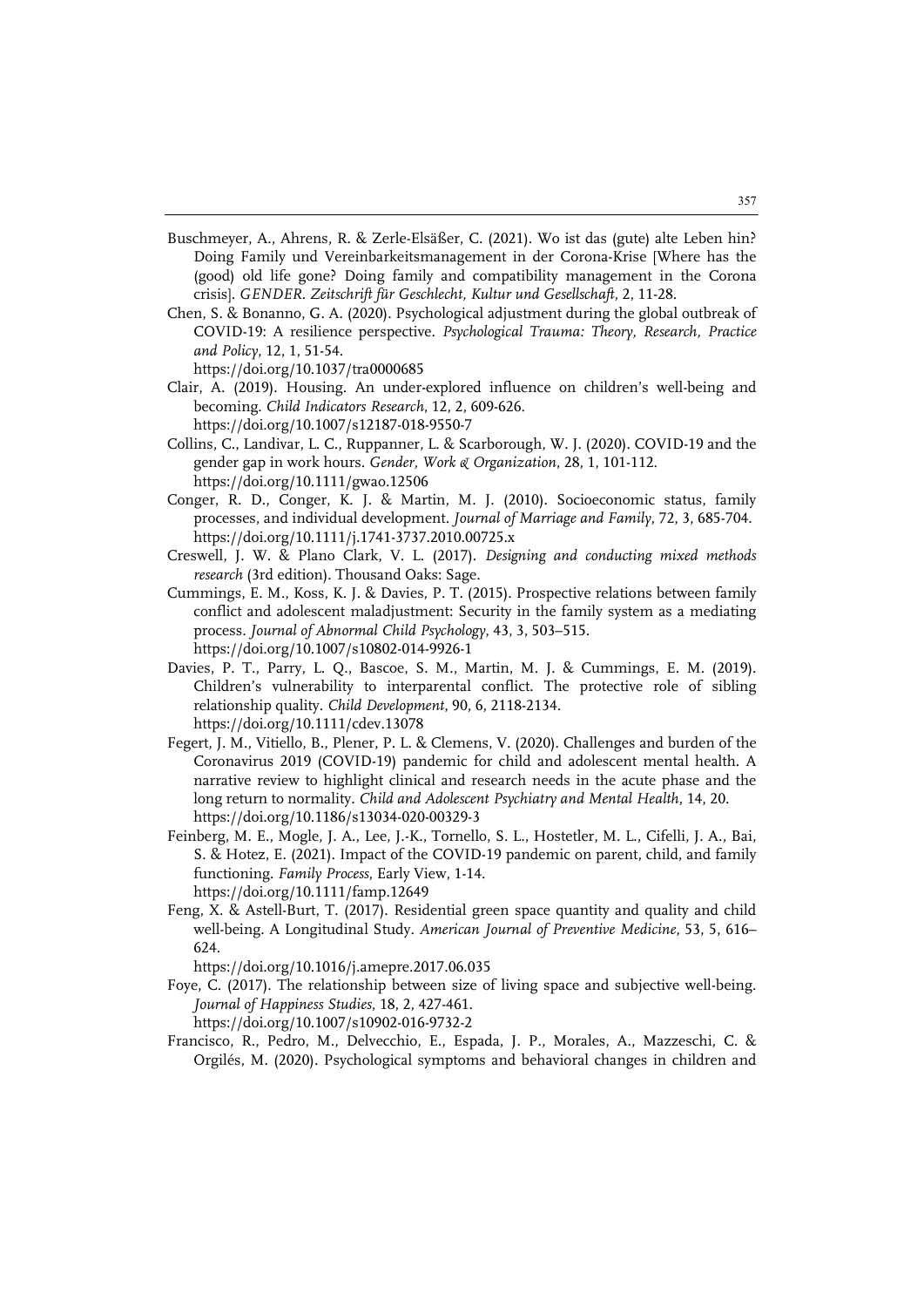adolescents during the early phase of COVID-19 quarantine in three European countries. *Frontiers in Psychiatry*, 11, 570164.

https://doi.org/10.3389/fpsyt.2020.570164

- Fuchs-Schündeln, N. & Stephan, G. (2020). *Bei drei Vierteln der erwerbstätigen Eltern ist die Belastung durch Kinderbetreuung in der Covid-19-Pandemie gestiegen [Three quarters of working parents have seen their childcare burden increase in the Covid 19 pandemic].* https://www.iab-forum.de/bei-drei-vierteln-der-erwerbstaetigen-eltern-ist-diebelastung-durch [retrieved August 30, 2021]
- Gassman-Pines, A., Ananat, E. O. & Fitz-Henley, J. (2020). COVID-19 and parent-child psychological well-being. *Pediatrics*, 146, 4, published online. https://doi.org/10.1542/peds.2020-007294
- Goldberg, A. E., McCormick, N. & Virginia, H. (2021). Parenting in a pandemic. Work– family arrangements, well‐being and intimate relationships among adoptive parents. *Family Relations*, 70, 1, 7-25.

https://doi.org/10.1111/fare.12528

- Goodman, R. (1997). The strengths and difficulties questionnaire. A research note. *Journal of Child Psychology and Psychiatry*, 38, 5, 581-586. https://doi.org/10.1111/j.1469-7610.1997.tb01545.x
- Griffith, A. K. (2020). Parental burnout and child maltreatment during the COVID-19 pandemic. *Journal of Family Violence*, 1-7. https://doi.org/10.1007/s10896-020-00172-2
- Heintz-Martin, V. K. & Langmeyer, A. N. (2020). Economic situation, financial strain and child wellbeing in stepfamilies and single-parent families in Germany. *Journal of Family and Economic Issues*, 41, 2, 238-254. https://doi: 10.1007/s10834-019-09653-z
- Heinzel, F. (2012). *Methoden der Kindheitsforschung. Ein Überblick über Forschungszugänge zur kindlichen Perspektive* (2., überarbeitete Auflage). Weinheim, Basel: Beltz Juventa.
- Hilbrecht, M., Shaw, S. M., Johnson, L. C. & Andrey, J. (2008). 'I'm home for the kids'. Contradictory implications for work-life balance of teleworking mothers. *Gender, Work & Organization*, 15, 5, 454–476.

https://doi.org/10.1111/j.1468-0432.2008.00413.x

- Hill, R. (1958). 1. generic features of families under stress. *Social Casework*, 39, 2-3, 139- 150.
	- https://doi.org/10.1177/1044389458039002-318
- Hipp, L. & Bünning, M. (2021). Parenthood as a driver of increased gender inequality during COVID-19? Exploratory evidence from Germany. *European Societies*, 23, 1, 658- 673.

https://doi.org/10.1080/14616696.2020.1833229

- Hobfoll, S. E. & Spielberger, C. D. (1992). Family stress. Integrating theory and measurement. *Journal of Family Psychology*, 6, 2, 99-112. https://doi.org/10.1037/0893-3200.6.2.99
- Hövermann, A. (2021). Belastungswahrnehmung in der Corona-Pandemie: Erkenntnisse aus vier Wellen der HBS-Erwerbspersonenbefragung 2020/21, *WSI Policy Brief*, No. 50, Hans-Böckler-Stiftung. Düsseldorf: Wirtschafts- und Sozialwissenschaftliches Institut (WSI).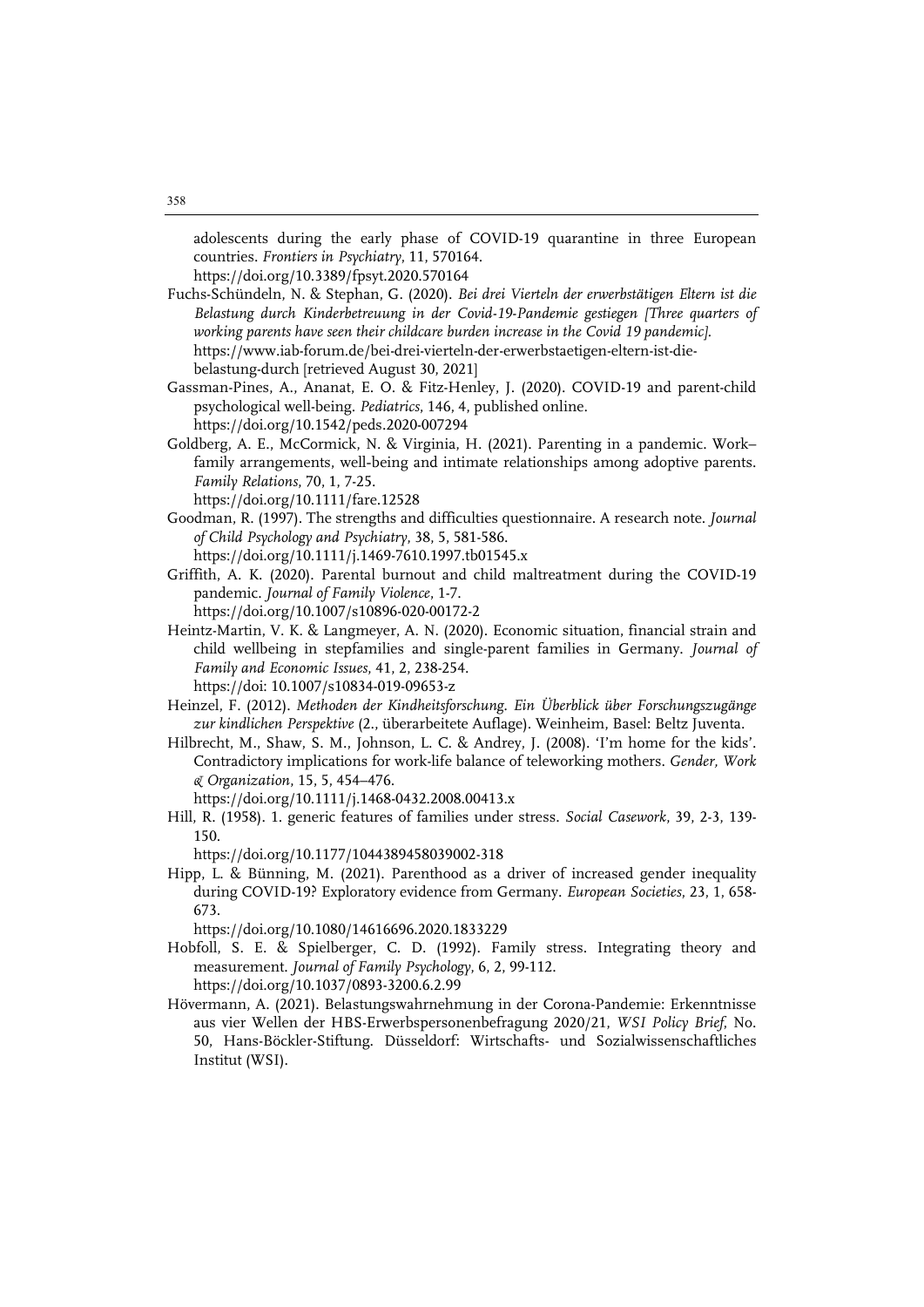Hübgen, S. (2020). Understanding lone mothers' high poverty in Germany. Disentangling composition effects and effects of lone motherhood. *Advances in Life Course Research*, 44, 5, 100327.

https://doi.org/10.1016/j.alcr.2020.100327

- Huebener, M., Waights, S., Spiess, C. K., Siegel, N. A. & Wagner, G. G. (2020). Parental well-being in times of Covid-19 in Germany. *SOEPpapers on Multidisciplinary Panel Data Research*. Berlin: DIW Berlin.
- Idoiaga, N., Berasategi, N., Eiguren, A. & Picaza, M. (2020). Exploring children's social and emotional representations of the COVID-19 pandemic. *Frontiers in Psychology*, 11, 43.

https://doi.org/10.3389/fpsyg.2020.01952

- Jean-Baptiste, C. O., Herring, R. P., Beeson, W. L., Dos Santos, H. & Banta, J. E. (2020). Stressful life events and social capital during the early phase of COVID-19 in the U.S. *Social Sciences & Humanities Open*, 2, 1, 100057. https://doi.org/10.1016/j.ssaho.2020.100057
- Jiao, W. Y., Wang, L. N., Liu, J., Fang, S. F., Jiao, F. Y., Pettoello-Mantovani, M. & Somekh, E. (2020). Behavioral and emotional disorders in children during the COVID-19 epidemic. *The Journal of Pediatrics*, 221, 1, 264-266. https://doi.org/10.1016/j.jpeds.2020.03.013
- Karreman, A., van Tuijl, C., van Aken, M. A. G. & Deković, M. (2006). Parenting and selfregulation in preschoolers. A meta-analysis. *Infant and Child Development*, 15, 6, 561- 579.

https://doi.org/10.1002/icd.478

- Knize, V., Tobler, L., Christoph, B., Fervers, L. & Jacob, M. (2021). Workin' moms ain't doing so bad. Evidence on the gender gap in working hours at the outset of the COVID-19 pandemic. *Journal of Family Research*. Early View. https://doi.org/10.20377/jfr-714
- Koebe, J., Samtleben, C., Schrenker, A. & Zucco, A. (2020). Systemrelevant, aber dennoch kaum anerkannt: Entlohnung unverzichtbarer Berufe in der Corona-Krise unterdurchschnittlich. *DIW Aktuell*, 48, 6.
- Köhler-Dauner, F., Clemens, V., Lange, S., Ziegenhain, U. & Fegert, J. M. (2020). Mothers daily perceived stress influences their children's mental health during SARS-CoV-2 pandemic. *Child and Adolescent Psychiatry and Mental Health*, 15, 1, 31. https://doi.org/10.1186/s13034-021-00385-3
- Kohlrausch, B. & Zucco, A. (2020). Die Corona-Krise trifft Frauen doppelt. Weniger Erwerbseinkommen und mehr Sorgearbeit, *WSI Policy Brief*, No. 40, Hans-Böckler-Stiftung. Düsseldorf: Wirtschafts- und Sozialwissenschaftliches Institut (WSI).
- Kreyenfeld, M. & Zinn, S. (2021). Coronavirus and care. How the coronavirus crisis affected fathers' involvement in Germany. *Demographic Research*, 44, 99-124. https://doi.org/10.4054/DemRes.2021.44.4
- Kuckartz, U. (2018). *Qualitative Inhaltsanalyse. Methoden, Praxis, Computerunterstützung* (4. Auflage). Weinheim, Basel: Beltz Juventa.
- LaBrenz, C., Baiden, P., Findley, E., Tennant, P. S. & Chakravarty, S. (2020). Parental History of Trauma and Resilience during COVID-19. *Research square*. http://dx.doi.org/10.21203/rs.3.rs-59182/v1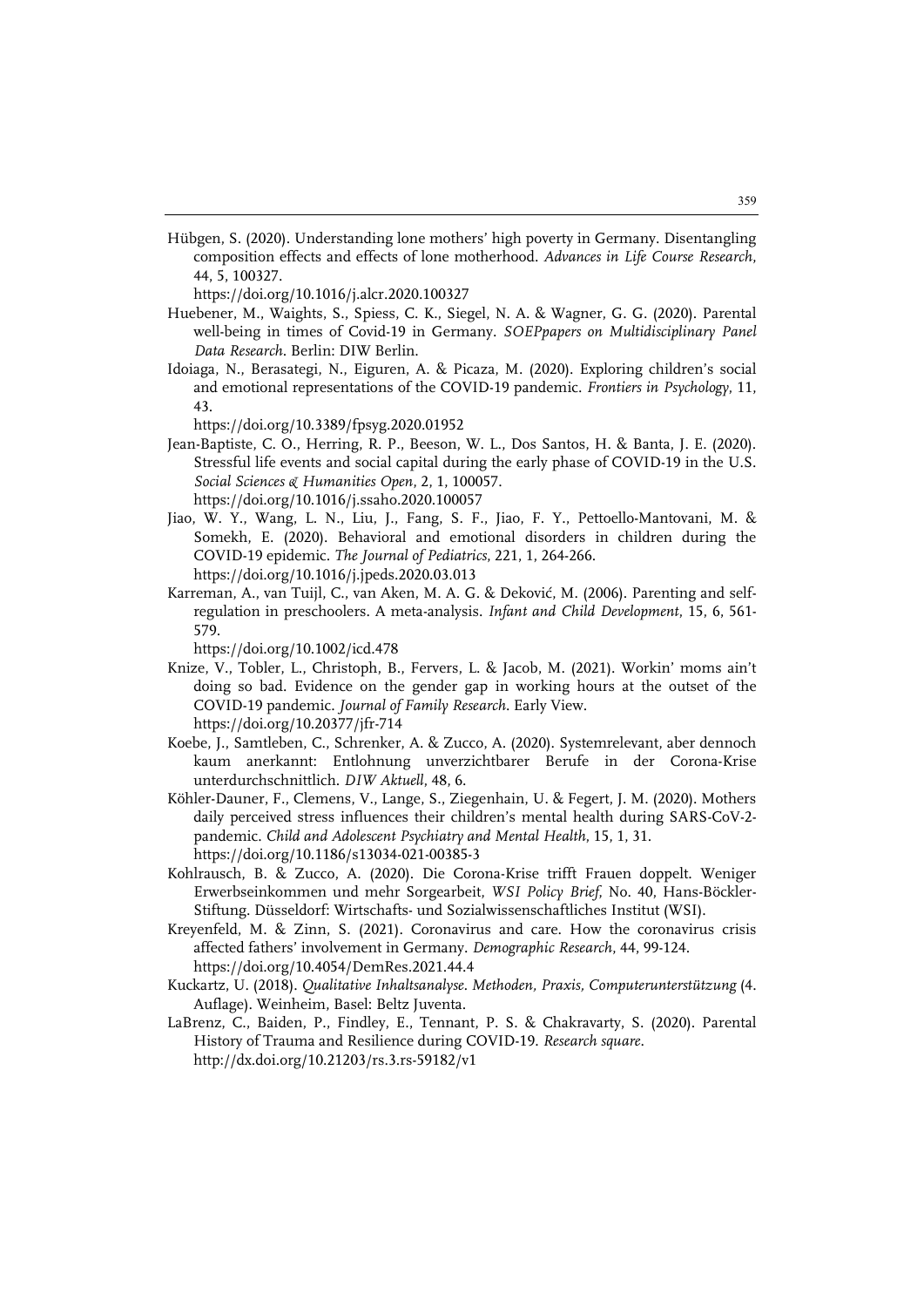- Langmeyer, A., Guglhör-Rudan, A., Naab, T., Urlen, M. & Winklhofer, U. (Hrsg.) (2020). *Kind sein in Zeiten von Corona. Ergebnisbericht zur Situation von Kindern während des*  Lockdowns im Frühjahr 2020 [Being a child in times of Corona. Report on the situation of *children during the spring 2020 lockdown in Germany].* München: DJI.
- Lehberger, M., Kleih, A.-K. & Sparke, K. (2021). Self-reported well-being and the importance of green spaces – A comparison of garden owners and non-garden owners in times of COVID-19. *Landscape and Urban Planning*, 212, 4, 104108. https://doi.org/10.1016/j.landurbplan.2021.104108
- Mata, J., Wenz, A., Rettig, T., Reifenscheid, M., Möhring, K., Krieger, U., Friedel, S., Fikel, M., Cornesse, C., Blom, A. G. & Naumann, E. (2021). Health behaviors and mental health during the COVID-19 pandemic. A longitudinal population-based survey in Germany. *Social Science & Medicine*, 287, 114333. https://doi.org/10.1016/j.socscimed.2021.114333
- Mazza, C., Ricci, E., Marchetti, D., Fontanesi, L., Di Giandomenico, S., Verrocchio, M. C. & Roma, P. (2020). How personality relates to distress in parents during the Covid-19 lockdown. The mediating role of child's emotional and behavioral difficulties and the moderating effect of living with other people. *International Journal of Environmental Research and Public Health*, 17, 17. https://doi.org/10.3390/ijerph17176236
- McCubbin, H. I. & Patterson, J. M. (2008). The family stress process. *Marriage & Family Review*, 6, 1-2, 7-37.

https://doi.org/10.1300/J002v06n01\_02

- Meyer, B., Zill, A., Dilba, D., Gerlach, R. & Schumann, S. (2021). Employee psychological well-being during the COVID-19 pandemic in Germany. A longitudinal study of demands, resources, and exhaustion. *International Journal of Psychology: Journal International de Psychologie*, 56, 4, 532–550. https://doi.org/10.1002/ijop.12743
- Möhring, K., Naumann, E., Reifenscheid, M., Wenz, A., Rettig, T., Krieger, U., Friedel, S., Finkel, M., Cornesse, C. & Blom, A. G. (2021). The COVID-19 pandemic and subjective well-being. Longitudinal evidence on satisfaction with work and family. *European Societies*, 23, 1, 601-617.

https://doi.org/10.1080/14616696.2020.1833066

- Moos, R. H. & Moos, B. S. (1981). *Family environment scale manual*. Palo Alto, CA: Consulting Psychologists Press.
- Neubauer, A. B., Schmidt, A., Kramer, A. C. & Schmiedek, F. (2021). A little autonomy support goes a long way. Daily autonomy-supportive parenting, child well-being, parental need fulfillment, and change in child, family, and parent adjustment across the adaptation to the COVID-19 pandemic. *Child Development*, 92, 5, 1679-1697. https://doi.org/10.1111/cdev.13515
- Pesce, G. & Sanna, R. (2020). *Family, home, work and lifestyle factors influenced the mental well- being during the COVID-19 lockdown in Italy*. https://www.researchgate.net/profile/Giancarlo-Pesce/publication/344886748\_Family\_home\_work\_and\_lifestyle\_factors\_influenced\_t he\_mental\_well-\_being\_during\_the\_COVID-19\_lockdown\_in\_Italy/links/5f96ce1b458515b7cf9f05d9/Family-home-work-and-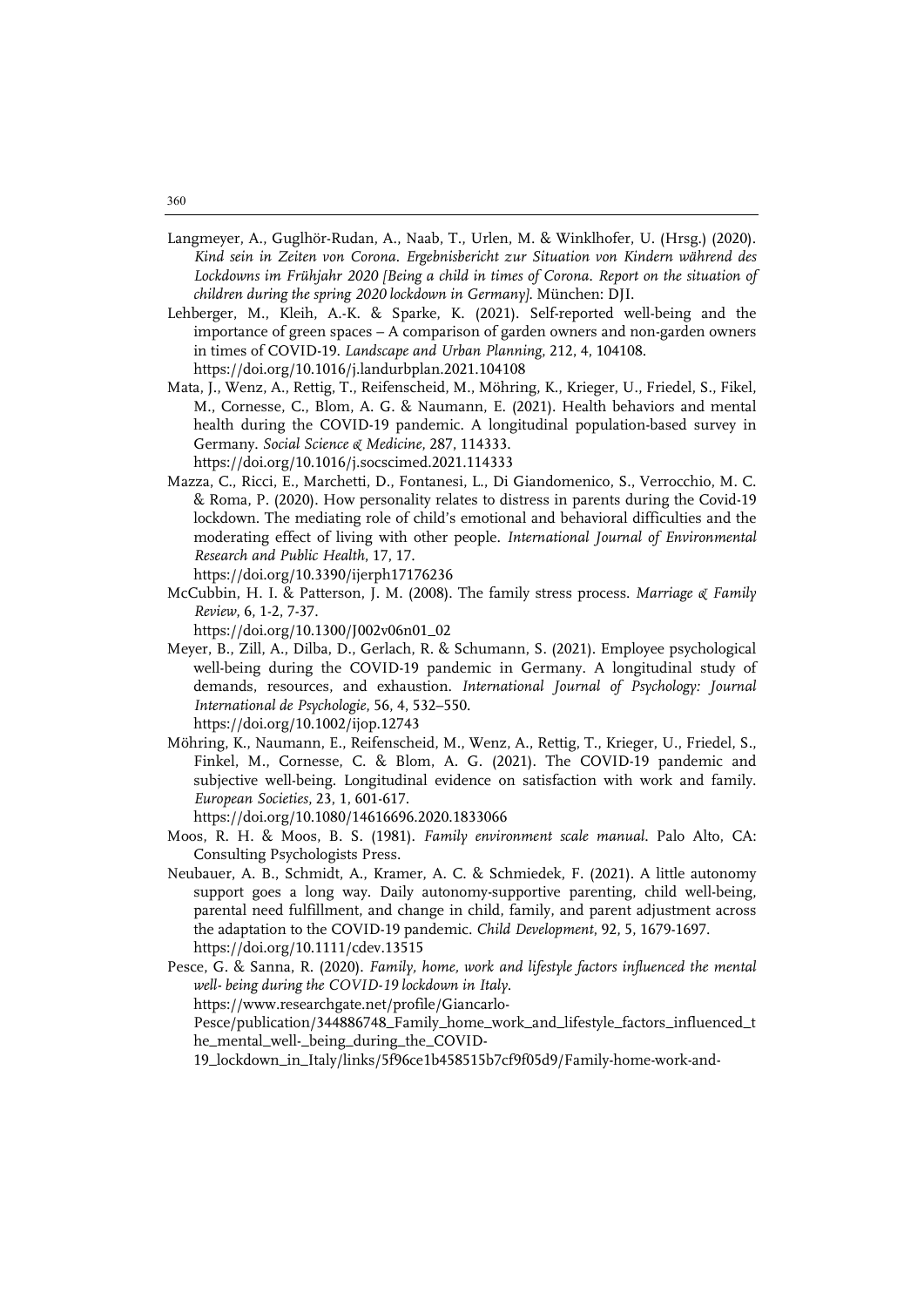lifestyle-factors-influenced-the-mental-well-being-during-the-COVID-19-lockdown-in-Italy.pdf [retrieved August 25, 2021]

Pinquart, M. (2017). Associations of parenting dimensions and styles with externalizing problems of children and adolescents. An updated meta-analysis. *Developmental Psychology*, 53, 5, 873-932.

https://doi.org/10.1037/dev0000295

- Prime, H., Wade, M. & Browne, D. T. (2020). Risk and resilience in family well-being during the COVID-19 pandemic. *The American Psychologist*, 75, 5, 631-643. https://doi.org/10.1037/amp0000660
- Ravens-Sieberer, U., Kaman, A., Erhart, M., Devine, J., Schlack, R. & Otto, C. (2021). Impact of the COVID-19 pandemic on quality of life and mental health in children and adolescents in Germany. *European Child & Adolescent Psychiatry*. Published online. https://doi.org/10.1007/s00787-021-01726-5
- Richter, D., Rohrer, J., Metzing, M., Nestler, W., Weinhardt, M. & Schupp, J. (2017). SOEP Scales Manual (updated for SOEP-Core v32.1). *SOEP Survey Papers 423: Series C*. Berlin: DIW/SOEP.

https://www.diw.de/documents/publikationen/73/diw\_01.c.571151.de/diw\_ssp0423. pdf [retireved August, 5 2021]

- Rönkä, A., Malinen, K., Metsäpelto, R.-L., Laakso, M.-L., Sevón, E. & Verhoef-van Dorp, M. (2017). Parental working time patterns and children's socioemotional wellbeing. Comparing working parents in Finland, the United Kingdom, and the Netherlands. *Children and Youth Services Review*, 76, 2, 133–141. https://doi.org/10.1016/j.childyouth.2017.02.036
- Schiestl, D. W. & Pinkert, F. (2021). *Blog 58: Einsamkeit in der Corona-Krise*. Universität Wien. https://viecer.univie.ac.at/corona-blog/corona-blog-beitraege/blog58/ [retrieved August, 5 2021]
- Sevilla, A. & Smith, S. (2020). Baby steps. The gender division of childcare during the COVID-19 pandemic. *Oxford Review of Economic Policy*, 36, 1, 169-186. https://doi.org/10.1093/oxrep/graa027
- Singh, S., Roy, D., Sinha, K., Parveen, S., Sharma, G. & Joshi, G. (2020). Impact of COVID-19 and lockdown on mental health of children and adolescents. A narrative review with recommendations. *Psychiatry Research*, 293, 113429. https://doi.org/10.1016/j.psychres.2020.113429
- Smith, M. (2004). Parental mental health. Disruptions to parenting and outcomes for children. *Child & Family Social Work*, 9, 1, 3-11.

https://doi.org/10.1111/j.1365-2206.2004.00312.x

Spagnola, M. & Fiese, B. H. (2007). Family routines and rituals. *Infants & Young Children*, 20, 4, 284-299.

https://doi.org/10.1097/01.IYC.0000290352.32170.5a

Spinelli, M., Lionetti, F., Pastore, M. & Fasolo, M. (2020). Parents' stress and children's psychological problems in families facing the COVID-19 outbreak in Italy. *Frontiers in Psychology*, 11, 407.

https://doi.org/10.3389/fpsyg.2020.01713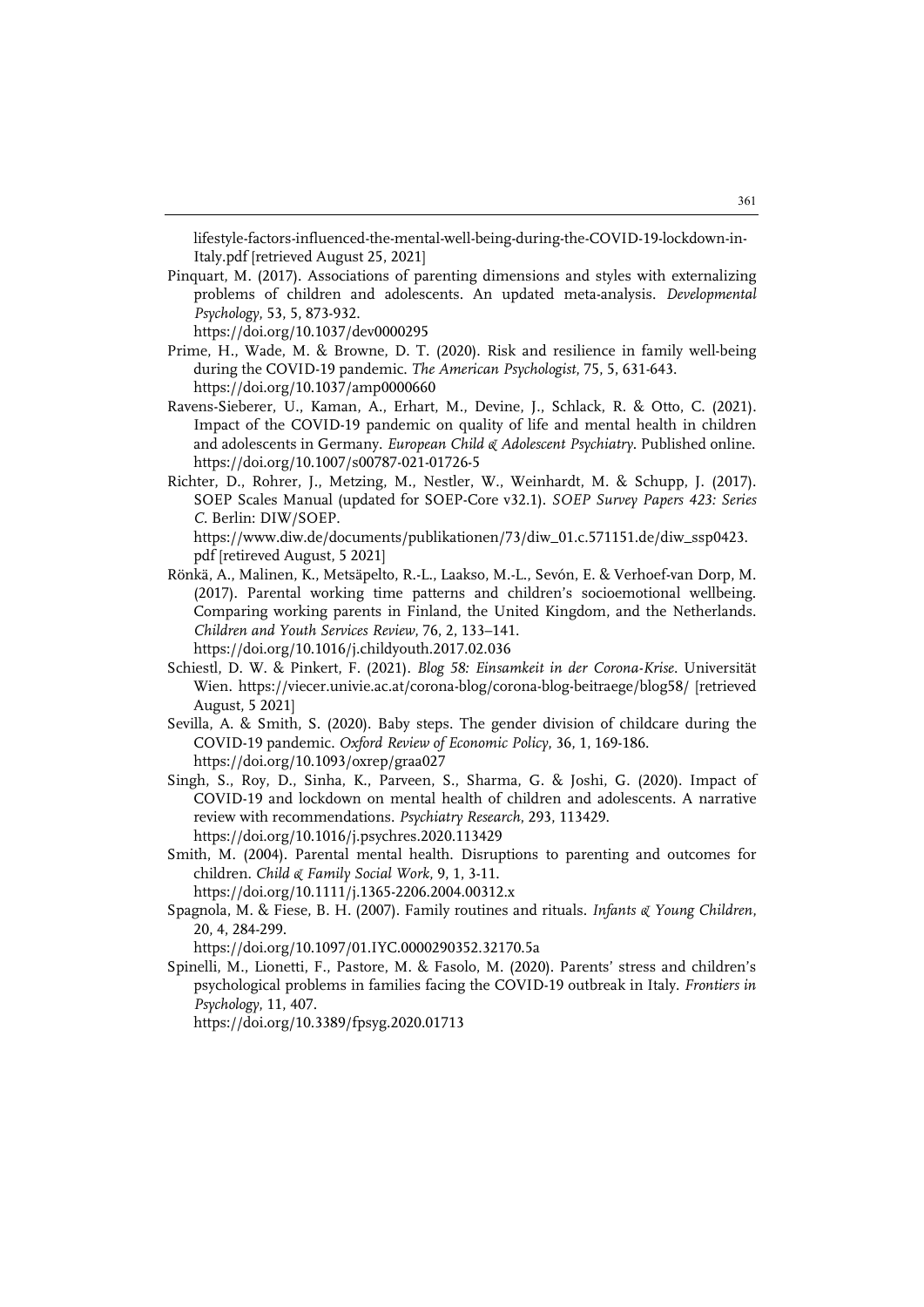- The Children's Society (2020). *Life on hold. Children's well-being and COVID-19.* https://www.childrenssociety.org.uk/sites/default/files/2020-10/life-on-holdchildrens-well-being-and-covid-19.pdf [retrieved April, 26 2021]
- Whittle, S., Bray, K., Chu Lin, S. & Schwartz, O. (2021). *Parenting and child and adolescent mental health during the COVID-19 pandemic*. Preprint. https://doi.org/10.31234/osf.io/ag2r7
- Zartler, U., Dafert, V. & Dirnberger, P. (2021). What will the coronavirus do to our kids? Parents in Austria dealing with the effects of the COVID-19 pandemic on their children. Preprint. *Journal of Family Research*. https://doi.org/10.20377/jfr-713
- Zhang, J., Shuai, L., Yu, H., Wang, Z., Qiu, M., Lu, L., Cao, X., Xia, W., Wang, Y. & Chen, R. (2020). Acute stress, behavioural symptoms and mood states among school-age children with attention-deficit/hyperactive disorder during the COVID-19 outbreak. Asian *Journal of Psychiatry*, 51, 102077. https://doi.org/10.1016/j.ajp.2020.102077
- Zinn, S. & Bayer, M. (2021). Subjektive Belastung der Eltern durch die Beschulung ihrer Kinder zu Hause zu Zeiten des Corona-bedingten Lockdowns im Frühjahr 2020 [Parents' subjective burden of home schooling their children at times of the Coronarelated lockdown in spring 2020]. *Zeitschrift für Erziehungswissenschaft*, 24, 339-365. https://doi.org/10.1007/s11618-021-01012-9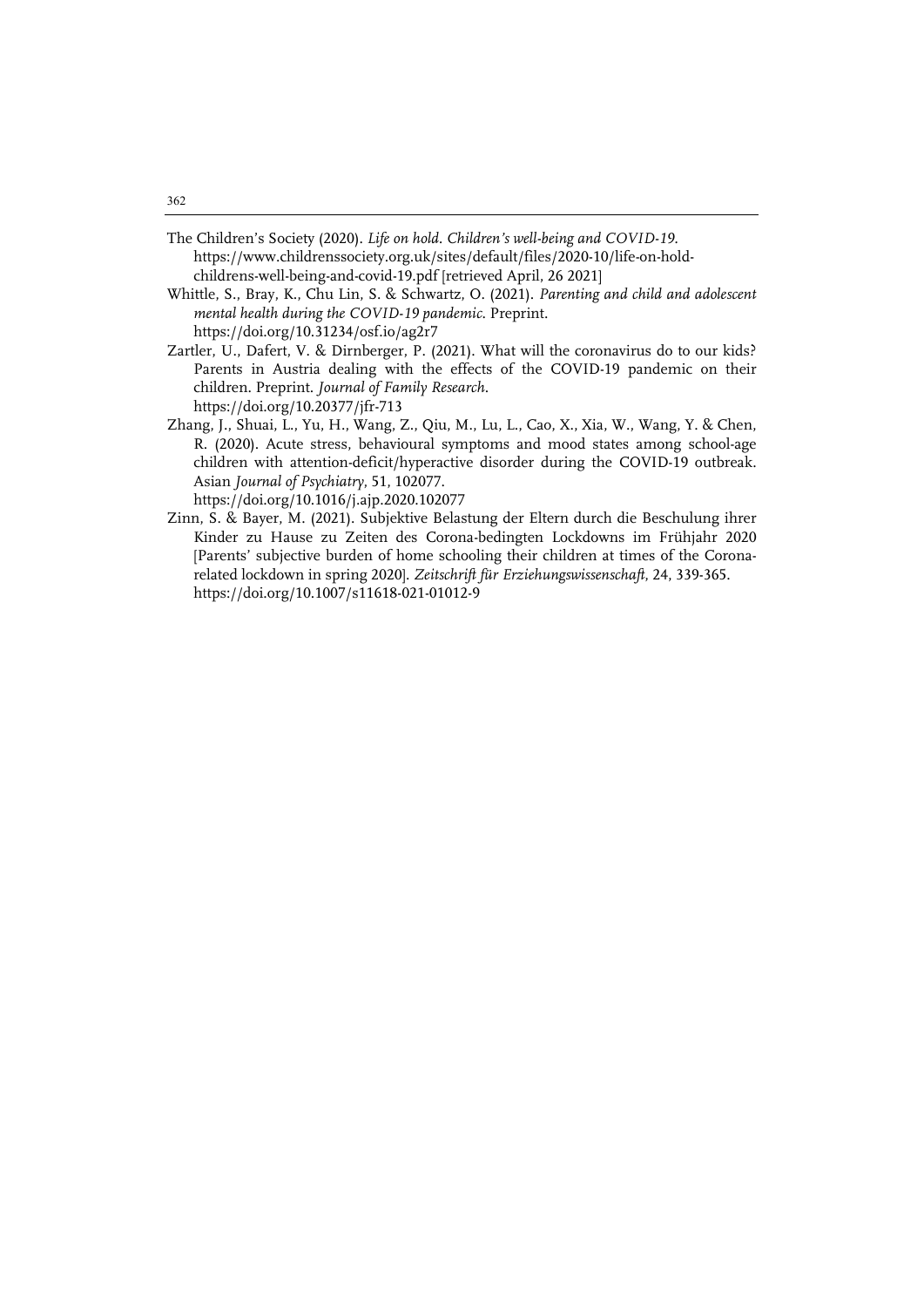# **Appendix**

*Table A.1*: Composition of the qualitative sample

| Aliases     |    | Age Gender Grade |           | <b>Siblings</b>                                                                  | parental<br>interviewee | parental care situation                                                                                                                                                                                                        |
|-------------|----|------------------|-----------|----------------------------------------------------------------------------------|-------------------------|--------------------------------------------------------------------------------------------------------------------------------------------------------------------------------------------------------------------------------|
| Andrea      | 11 | female           | 6th grade | sister (9y)                                                                      | mother                  | both parents work full time in home<br>office                                                                                                                                                                                  |
| Anna        | 7  | female           | 2nd grade | sister $(11y)$                                                                   | mother                  | mother works partially in home<br>office, father works primarily in<br>home office; mother is primarily<br>responsible for homeschooling                                                                                       |
| Aron        | 8  | male             | 3rd grade | stepsister (18y)                                                                 | mother                  | mother probably works three<br>quarters of the time, father probably<br>full time; care work is shared<br>between father and mother                                                                                            |
| Bastian     | 9  | male             | 4th grade | brother (15y),<br>sister (6y)                                                    | mother                  | parents are self-employed (winery,<br>tourism, gastronomy)                                                                                                                                                                     |
| Beate       | 9  | female           | 4th grade | three sisters<br>(11y, 7y, 4y)                                                   | mother                  | mother takes temporary leave from<br>work and is responsible for<br>childcare; father works full time                                                                                                                          |
| Benny       | 11 | male             | 5th grade | two brothers<br>(Bernd and<br>other, 9y)                                         | father                  | care work is shared between father<br>and mother                                                                                                                                                                               |
| Bernd       | 6  | male             |           | kindergarten two brothers<br>(Benny and<br>other, 9y)                            | father                  | care work is shared between father<br>and mother                                                                                                                                                                               |
| Birgit      | 6  | female           | 1st grade | brother (4)                                                                      | mother                  | mother works part-time, father<br>works in home office; care work is<br>shared between father and mother                                                                                                                       |
| Hannelore 6 |    | female           | 1st grade | brother (4)                                                                      | mother                  | mother takes a break in her job,<br>father works in a system-relevant<br>job; mother is responsible for the<br>care work                                                                                                       |
| Heike       | 11 | female           | 5th grade | no siblings                                                                      | mother                  | mother works full time in home<br>office; father, who lives separately,<br>takes over a substantial part of the<br>care tasks                                                                                                  |
| Jan         | 14 | male             | 8th grade | sister (11y)                                                                     | mother                  | mother is primarily responsible for<br>childcare: father works in home<br>office                                                                                                                                               |
| Jenny       | 9  | female           | 4th grade | no siblings                                                                      | mother                  | both parents work full time, Parents<br>have formed a learning group with<br>other parents consisting of three<br>families with five children in total;<br>the mothers take turns caring for<br>and homeschooling the children |
| Jonas       | 11 | male             | 5th grade | three adult<br>siblings; brother<br>$(24y)$ living in<br>the family<br>household | mother                  | care work is shared between father<br>and mother; older brother supports<br>parents' care work                                                                                                                                 |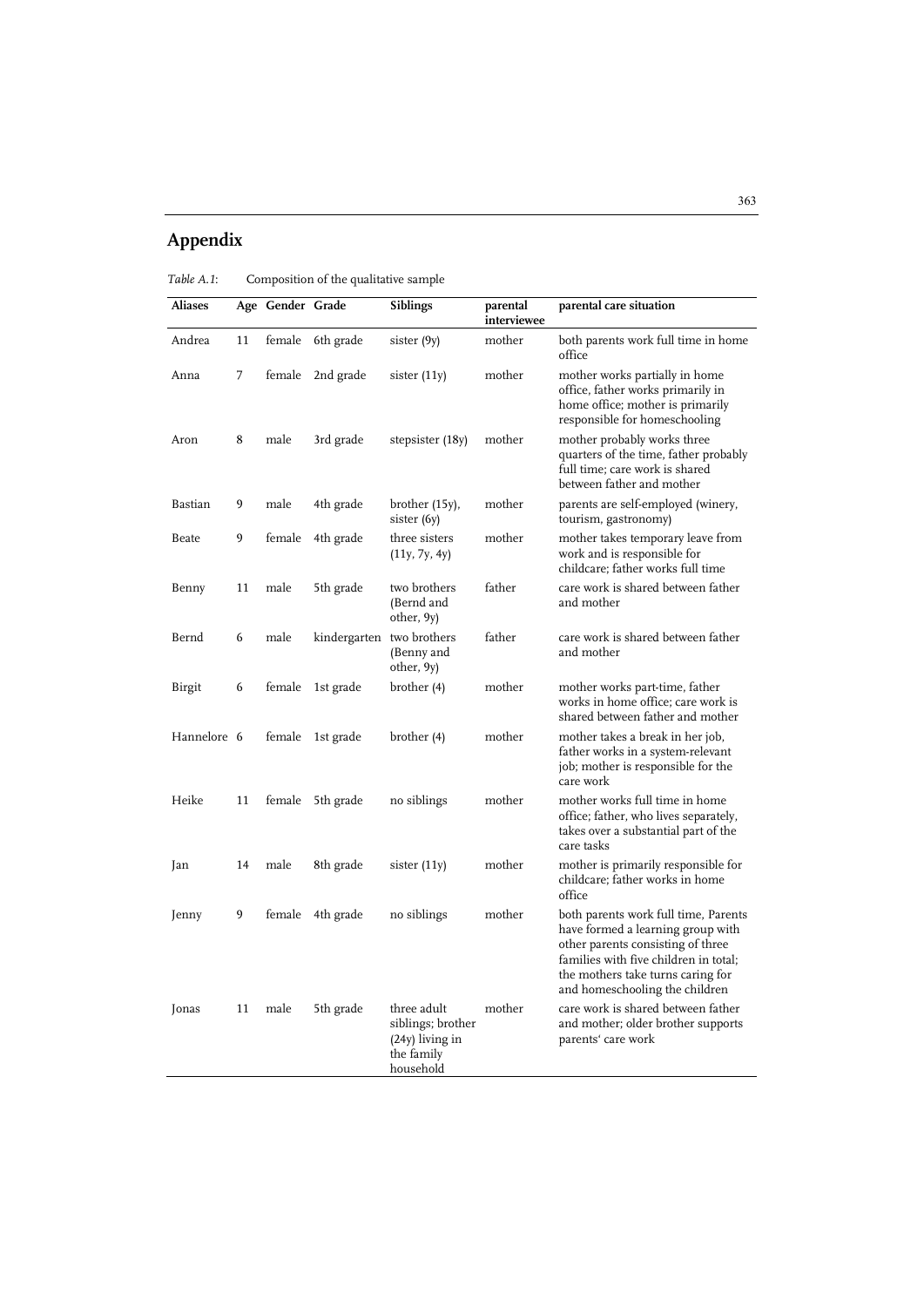| Composition of the qualitative sample (commucu) |     |                  |              |                                 |                         |                                                                                                           |
|-------------------------------------------------|-----|------------------|--------------|---------------------------------|-------------------------|-----------------------------------------------------------------------------------------------------------|
| <b>Aliases</b>                                  |     | Age Gender Grade |              | <b>Siblings</b>                 | parental<br>interviewee | parental care situation                                                                                   |
| Lars                                            | 11  | male             | 5th<br>grade | two sisters<br>(8y, 14y)        | mother                  | care work is shared between father and<br>mother                                                          |
| Maja                                            | 11  | female           | 5th<br>grade | brother (18y)                   | mother                  | mother responsible for care work; works 10<br>hours per week as cleaner; father:<br>gastronomy management |
| Malte                                           | 8   | male             | 3rd<br>grade | sister $(4y)$                   | mother                  | mother works part-time, father works full-<br>time; care work is shared between father and<br>mother      |
| Marcus                                          | 10  | male             | 5th<br>grade | no siblings                     | mother                  | both parents work full time; Marcus is cared<br>for by family friends                                     |
| Maria                                           | 11  | female           | 6th<br>grade | brother (8y)                    | mother                  | care work is shared between father and<br>mother                                                          |
| Peter                                           | 6   | male             | 1st<br>grade | sister $(3y)$                   | mother                  | both parents work partially in home office;<br>mother is mainly responsible for the care<br>work          |
| Sabine                                          | 10  | female           | 3rd<br>grade | sister $(4y)$ ,<br>brother (2y) | mother                  | both parents work full time in home office;<br>care work is shared between father and<br>mother           |
| Thomas 14                                       |     | male             | 8th<br>grade | brother $(12y)$                 | mother                  | mother is primarily responsible for childcare;<br>father works one day per week in home office            |
| Werner                                          | - 8 | male             | 2nd<br>grade | sister $(11y)$                  | mother                  | mother works part-time, father works full-<br>time; mother is responsible for childcare                   |

*Table A.1*: Composition of the qualitative sample (continued)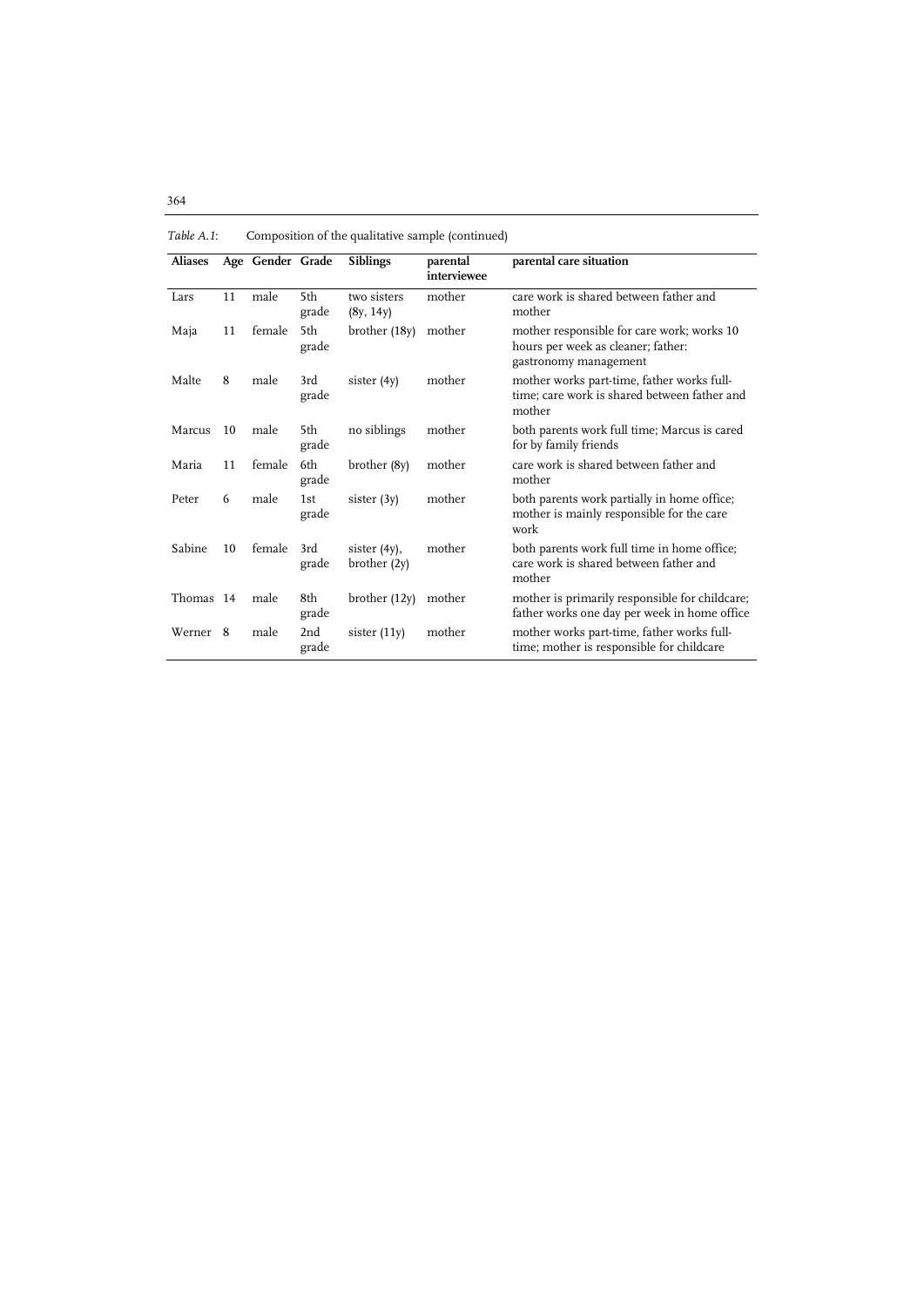# **Information in German**

#### **Deutscher Titel**

Die Bedeutung familiärer Ressourcen für die Bewältigung der COVID-19 Pandemie in Deutschland: Eine Mixed-Methods-Studie zu Bewältigungsstrategien und Folgen für Familien und Kinder

#### **Zusammenfassung**

**Fragestellung:** Ziel der vorliegenden Arbeit ist es, die familiäre Bewältigung der COVID-19-Pandemie in Abhängigkeit von den verfügbaren Ressourcen zu analysieren, dabei wird die Familie als kohäsives System betrachtet.

**Hintergrund:** Die COVID-19-Pandemie hat Familien auf verschiedene Weise beeinflusst, wobei viele Studien von einem Rückgang im Wohlbefinden von Kindern und Eltern berichten. Wie Familien mit der neuen Situation umgehen, hängt von den familiären und persönlichen Ressourcen ab.

**Methode:** Es wurde ein Mixed-Methods-Ansatz verwendet, der Daten aus einer Online-Befragung (N = 11,512) und ergänzenden qualitativen Interviews kombiniert, die im Frühjahr 2020 während des ersten COVID-19-Lockdowns in Deutschland durchgeführt wurden. Die Studie analysiert, wie familiäre und individuelle Ressourcen mit dem Familienklima und dem kindlichen Wohlbefinden zusammenspielen.

**Ergebnisse:** Die Studie zeigt, dass strukturelle Bedingungen, Prozesse innerhalb der Familie sowie individuelle Ressourcen, insbesondere die Arbeitssituation der Mutter, für das COVID-19-Erleben relevant sind. Die familiären Prozesse sind der wichtigste Faktor für eine positive Familienbewältigung. Diese Prozesse stoßen jedoch an ihre Grenzen, wenn die Vorbedingungen in den Familien ungünstig sind. Nichtsdestotrotz sind auch die Kinder in der Lage, eigene Bewältigungsstrategien zu entwickeln.

**Schlussfolgerung:** Zukünftige Studien sollten Familien und ihre verfügbaren Ressourcen als Gesamtsystem betrachten und auch die Perspektive der Kinder einbeziehen.

**Schlagwörter:** Familienklima, kindliches Wohlbefinden, innerfamiliäre Prozesse, ABC-X Modell, Onlinebefragung, Kinderinterviews